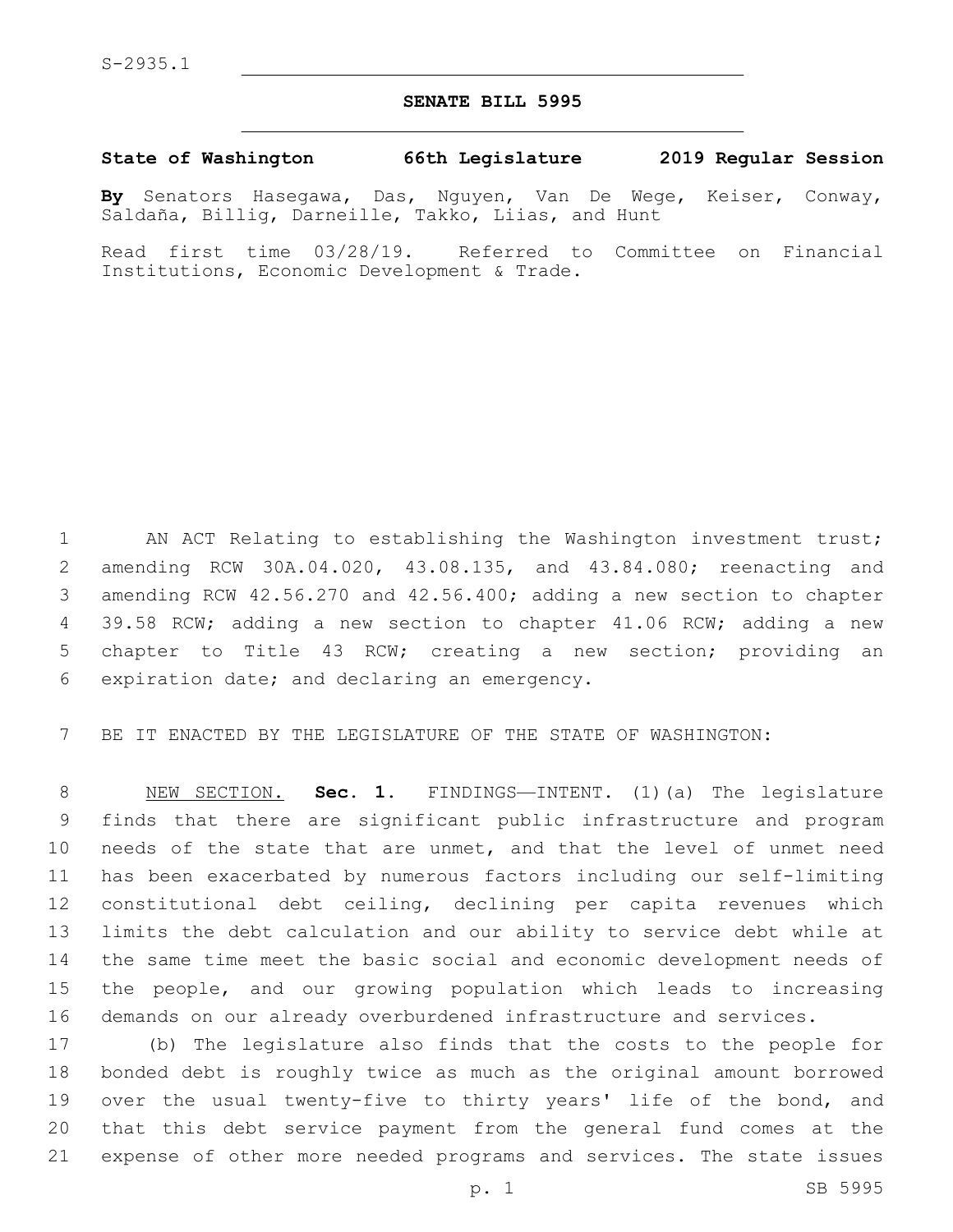new bonds for needed capital year after year, which has pushed our debt to the constitutional limit. This has proven to be an unsustainable practice as directly evidenced by our inability to maintain existing infrastructure or fund new needed infrastructure 5 for the development of our economy.

 (c) Furthermore, the legislature finds that the general fund is being tasked with doing more with less: Students suffer under crushing debt, public housing capacity is diminishing even as our population is growing at a record rate, income and wealth inequality is expanding to historical highs which exposes our regressive revenue structure and leads to lower per capita revenue while increasing our need for services, addressing our share of global climate change will require huge investments into renewable energy sources, small businesses suffer from lack of access to capital while big corporations are amassing enormous wealth and the power it wields, and much of our public infrastructure is at a critical state of 17 failure.

 (d) The legislature further finds that there is a strategic opportunity to use the state's depository assets to generate additional benefit for the people and the economy of the state by creating a public depository and lending institution that is owned by the people of the state of Washington for the benefit of the people of the state of Washington. This state-owned bank will produce new revenue for the state without raising taxes while also creating greatly expanded financing capacity for infrastructure and other projects for public benefit that will grow much needed capacity for 27 future generations.

 (e) The legislature also finds that public banking is a well- proven strategy globally. On the other hand, the public financing paradigm in the United States has been to rely on commercial banking rather than public banking. The exception to our United States paradigm is North Dakota, which has owned its own bank, known as the bank of North Dakota. This one hundred year old publicly owned bank in 2018 reported its fourteenth consecutive year of record profits for the people of the state of North Dakota with the people earning seventeen percent return on their investment in the bank, while increasing public financing capacity for the state and also working in partnership with community banks to increase access to capital for its people and businesses through student loans, farming and small business loans, and other economic development programs. The bank of

p. 2 SB 5995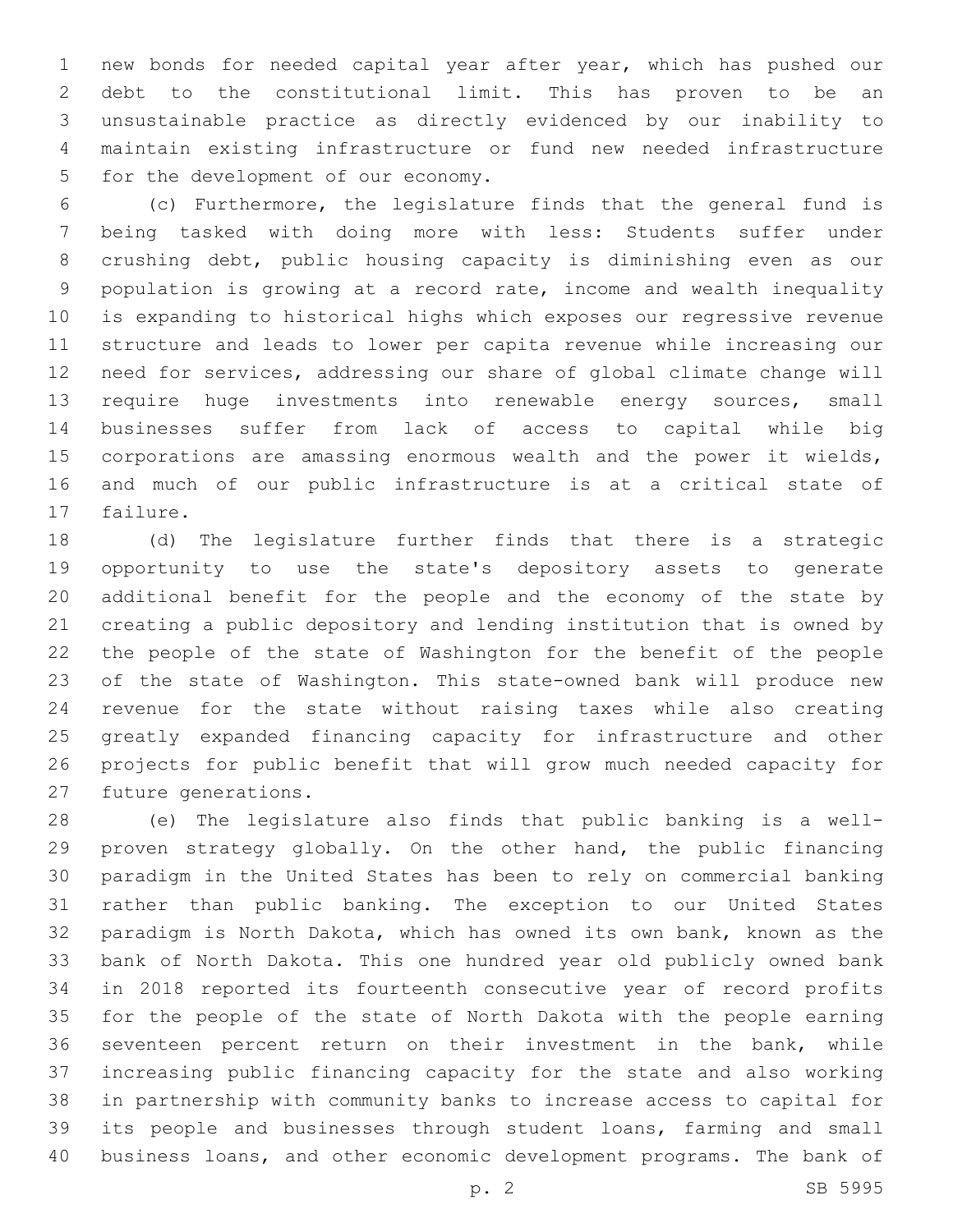North Dakota has provided stability and capacity to the people of North Dakota throughout adverse cycles like the great recession of 3 2009 and the oil price crash of 2013.

 (f) The legislature also finds that the leveraging capacity of a public depository bank would increase our public financing capacity by an order of magnitude. Other proposals to create so-called infrastructure banks are actually revolving loan accounts that are not really banks and cannot offer this basic leveraging capacity benefit of a bank because they are not the state's tax revenue 10 depository.

 (g) Finally, the legislature finds that a state bank is the cornerstone of a much larger and needed comprehensive economic development and social development strategy. While a game changing step forward on its own, it needs the follow-up with a larger comprehensive economic development and social development strategy that includes revenue reform, renewed commitment to public housing, transportation investments that support current and future needs including high speed rail, educational and workforce training investments, small and new business start-up supports, global 20 marketing, and social safety net investments.

 (h) Therefore, the legislature intends to create a publicly owned depository to be known as the Washington investment trust as a legacy institution that amasses sufficient capital reserves to address social and economic opportunities now and in the future.

(2) The legislature intends that the investment trust may:

 (a) Facilitate investment in, and financing of, public 27 infrastructure systems that will increase public health and safety;

 (b) Offer cooperative ownership and services opportunities to 29 political subdivisions within the state;

 (c) Leverage the financial capital and resources of Washington state by working in partnership with local financial institutions that benefit local communities, or with community-based organizations, economic development organizations, local governments, guaranty agencies, and other stakeholder groups to create jobs and 35 economic opportunities within our state for public benefit; and

 (d) Pursue other opportunities in furtherance of its mission as directed by the people through initiative, or by act of the legislature with the concurrence of the commission.

 (3) The legislature intends for the trust to apply business strategies to manage taxpayer revenues for the best interests of the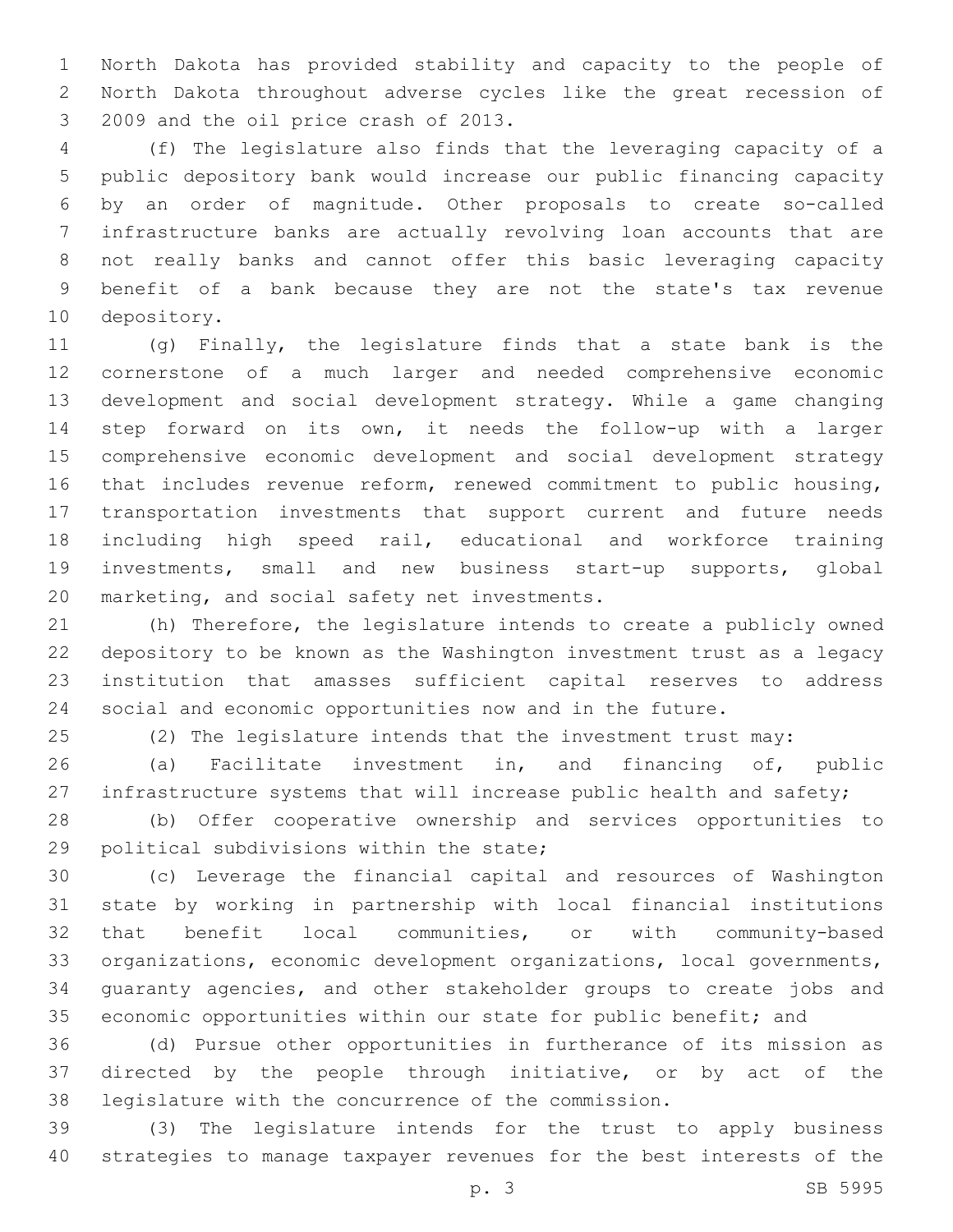state and people while concurrently meeting identified needs and 2 strategic opportunities across the state.

 (4) The mission of the trust is to use Washington's depository assets in ways that afford most efficient use of taxpayer revenues and public resources for the benefit of the people and economy of the 6 state.

 (5) In achieving its purpose, the legislature intends for the trust to adhere to the following priority principles:

(a) Institutional safety and soundness;9

10 (b) Long-term viability;

(c) Social return and monetary return on investments;

(d) Highest ethical, accountability, and transparency standards;

(e) Prudent and best banking and business practices; and

14 (f) Insulation from political influence.

 NEW SECTION. **Sec. 2.** DEFINITIONS. The definitions in this section apply throughout this chapter unless the context clearly requires otherwise.

 (1) "Board" means the advisory board of the Washington investment 19 trust.

 (2) "Commission" means the Washington investment trust 21 commission.

(3) "Department" means the department of financial institutions.

 (4) "Director" means the director of the department of financial 24 institutions.

 (5) "Public infrastructure system" means a system of a local government or political subdivision, a special purpose district, a public school district, an institution of higher education as defined in RCW 28B.10.016, a federally recognized Indian tribe, or the state, including but not limited to a system involving: Wastewater treatment; storm water management; solid waste disposal; drinking water treatment; flood control levees; energy efficiency enhancements; roads, streets, and bridges; transportation infrastructure, including freight rail and transit; broadband and telecommunications infrastructure; outdoor recreation and habitat protection facilities; community, social service, or public safety facilities; schools and educational facilities; and affordable 37 housing as defined in RCW 43.63A.510.

(6) "State moneys" has the same meaning as in RCW 43.85.200.

(7) "Treasurer" means the treasurer of the state of Washington.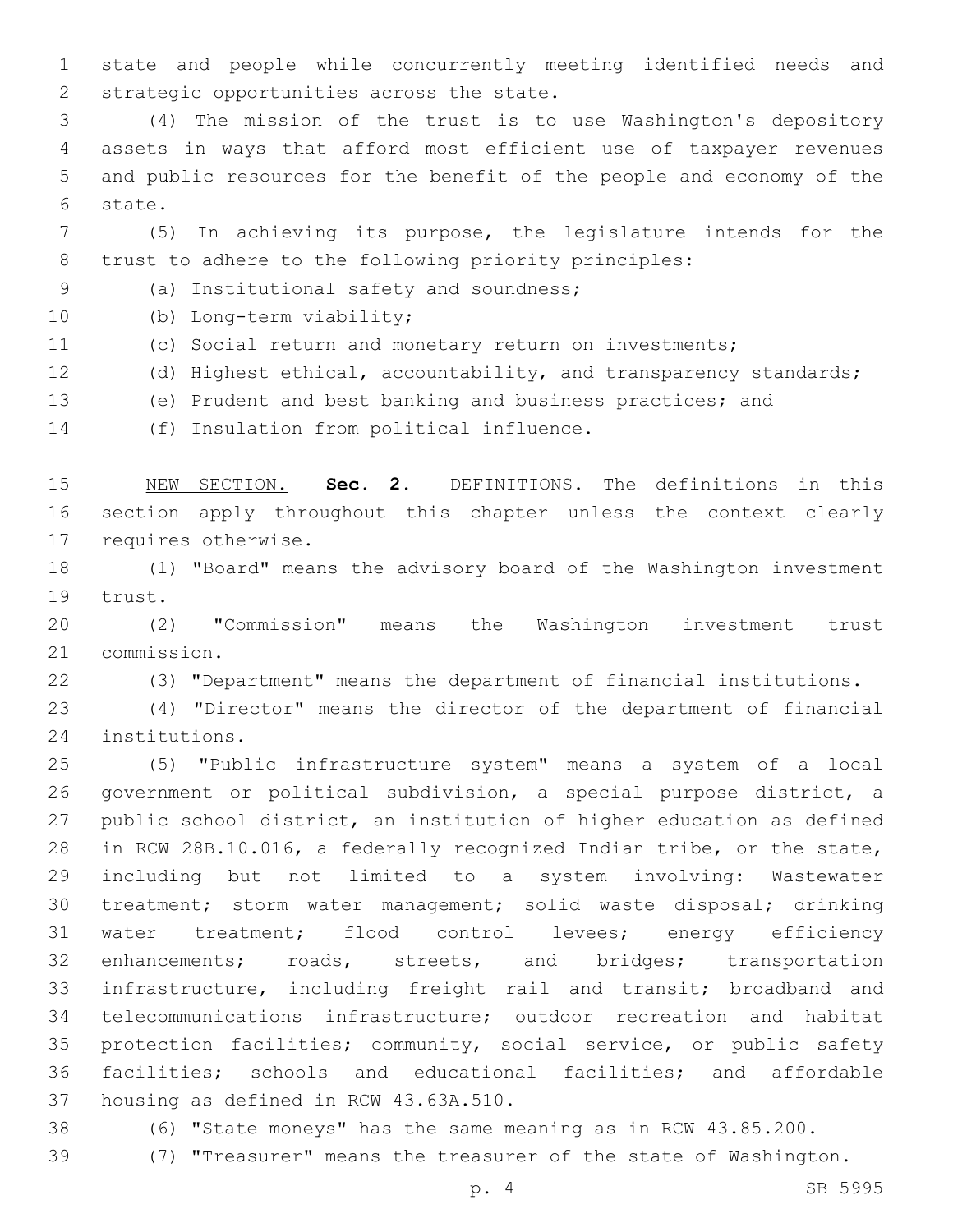(8) "Trust" means the Washington investment trust.

 NEW SECTION. **Sec. 3.** CREATION. The Washington investment trust is created.

 NEW SECTION. **Sec. 4.** COMMISSION. (1) The Washington investment trust commission is created as the primary governing authority of the trust. The commission shall consist of five statewide elected state officials: The governor, the lieutenant governor, the attorney general, the state treasurer, and the state auditor.

(2) The commission may adopt rules regarding the:

(a) Safety and soundness standards of the trust;

(b) Transparency requirements for trust operations;

 (c) Ethics and conflict of interest requirements for the 13 commission, the board, and officers and employees of the trust, including rules to ensure that they perform their functions in 15 compliance with chapter 42.52 RCW; and

 (d) Other topics as needed for efficient administration of the 17 trust.

 (3) The commission shall commence trust operations by July 1, 19 2020.

 (4) The commission may delegate to the trust president such duties and powers as deemed necessary to carry on the business of the trust and enforce this chapter efficiently and effectively. The commission may not delegate its rule-making or policy-making 24 authority.

 (5) The commission may adopt policies and procedures for its own 26 qovernance.

 (6) The commission may establish technical advisory committees or consult with public and private sector experts in substantive areas related to the trust's mission, objectives, and duties.

 NEW SECTION. **Sec. 5.** TRANSITION BOARD. (1)(a) The trust transition board is established, with members as provided in this subsection.

 (i) The president of the senate shall appoint one member from 34 each of the two largest caucuses of the senate.

 (ii) The speaker of the house of representatives shall appoint one member from each of the two largest caucuses of the house of 37 representatives.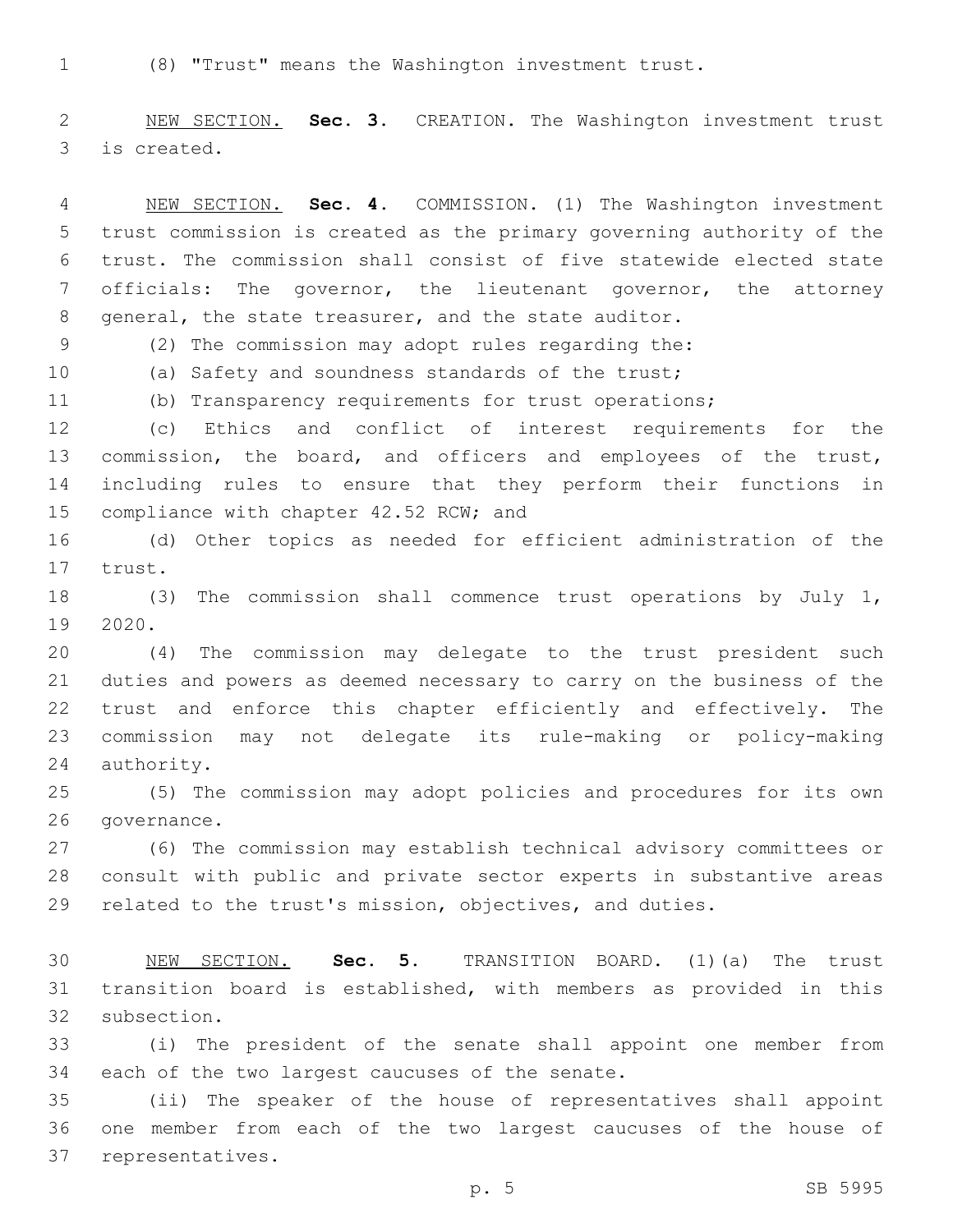(iii) The president of the senate and the speaker of the house of representatives jointly shall appoint seven citizen members with a 3 background in financial issues.

 (b) The president of the senate and the speaker of the house of representatives jointly shall select the chair from among the citizen membership. The chair shall convene the initial meeting of the trust transition board within forty-five days after the effective date of 8 this section.

 (2) The trust transition board shall develop and recommend the following to the commission within the timeline established by the 11 commission:

 (a) A start-up business plan for the trust that includes plans and timelines for functions that are new and functions transitioning 14 to the trust that were previously performed by another entity;

 (b) The business plan should consider creating a state-chartered public cooperative bank based on the federal home loan bank model whose members may only be the state or political subdivisions;

 (c) Initial capital requirements of the trust with different scale options for the financial assets of the public;

 (d) Options for capitalizing the trust including but not limited to: State revenues, federal funds, funds from local governments or political subdivisions, federal transportation funds, Taft-Hartley trust funds, revenue or general obligation bond proceeds, state health care unemployment or workers' compensation reserves, consolidation of state revolving loan accounts, housing trust funds, state investment board and local government investment pool investments, and other core capital reserves not needed for 28 liquidity; and

 (e) Other items requested by the commission in order to commence 30 trust operations by July 1, 2020.

 (3) Legislative members of the trust transition board must be reimbursed for travel expenses in accordance with RCW 44.04.120. Nonlegislative members, except those representing an employer or organization, are entitled to be reimbursed for expenses incurred in the discharge of their duties under chapter 43.--- RCW (the new chapter created in section 27 of this act) in accordance with RCW 37 43.03.050 and 43.03.060.

 (4) The trust transition board may appoint an interim president and other necessary staff who are exempt from the provisions of chapter 41.06 RCW, and who serve at the board's pleasure on such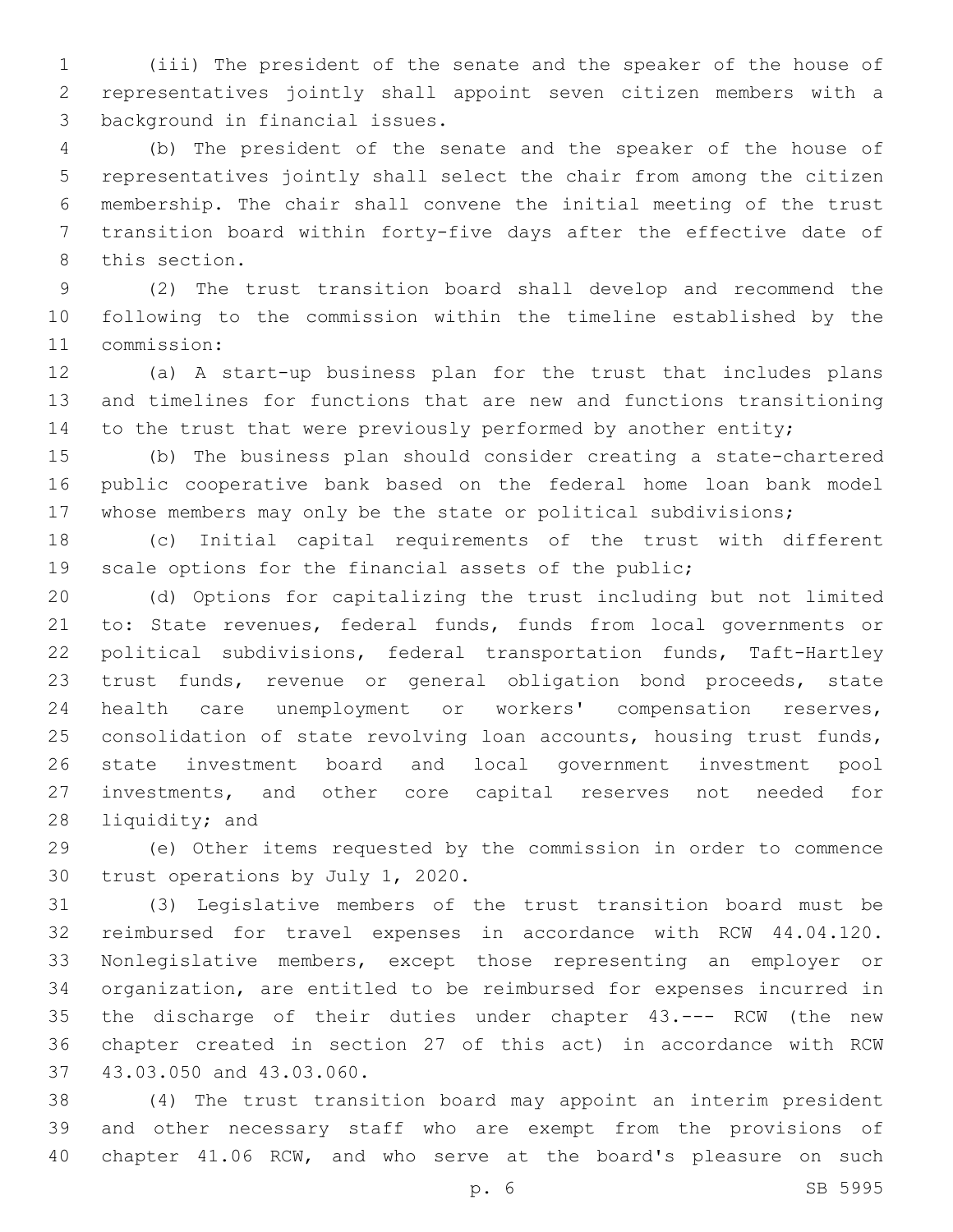terms and conditions as the board determines but subject to chapter 42.52 RCW. The department must provide technical assistance to the trust transition board. The board may also contract with additional persons who have specific technical expertise if the expertise is necessary to carry out the requirements of this section.

(5) This section expires July 1, 2020.6

 NEW SECTION. **Sec. 6.** DEPOSIT OF PUBLIC FUNDS. (1)(a) The trust shall serve as the depository for state moneys or funds belonging to or in the custody of the state once the trust has built sufficient capacity to accept and manage state moneys or funds, as determined by the commission. The commission shall establish a process and time frame for the deposit of state moneys into the trust. In determining whether the trust has built sufficient capacity, the commission shall consider the minimum leverage capital requirements specified in 12 C.F.R. Sec. 325.3 (2012).

 (b) The treasurer and local government agencies shall deposit state moneys or funds in the trust in accordance with the time frame and guidelines determined by the commission under this subsection.

 (2) All deposits in the trust are guaranteed by the state rather than insured by the federal deposit insurance corporation.

 (3) All income earned by the trust on state moneys or funds that are deposited in or invested with the trust constitute income of the trust and must be credited to the trust except as otherwise required 24 by law.

 (4) The trust may accept deposits of public funds, but is exempt 26 from the requirements of chapter 39.58 RCW.

 (5) The trust may accept funds from any public source, including 28 federal funds or other public funds.

 (6) The commission shall review state accounts that contain public funds that are not state moneys, and make recommendations to the governor and the appropriate committees of the legislature as to 32 which accounts should be deposited in the trust.

 (7)(a) Administrative and strategic planning expenses of the trust are funded from the earnings of the trust, subject to legislative authorization, and from any other appropriations provided 36 by the legislature.

 (b) The commission shall establish a separate administrative account within the trust from which its administrative and strategic planning costs must be funded. In each biennial operating budget, the

p. 7 SB 5995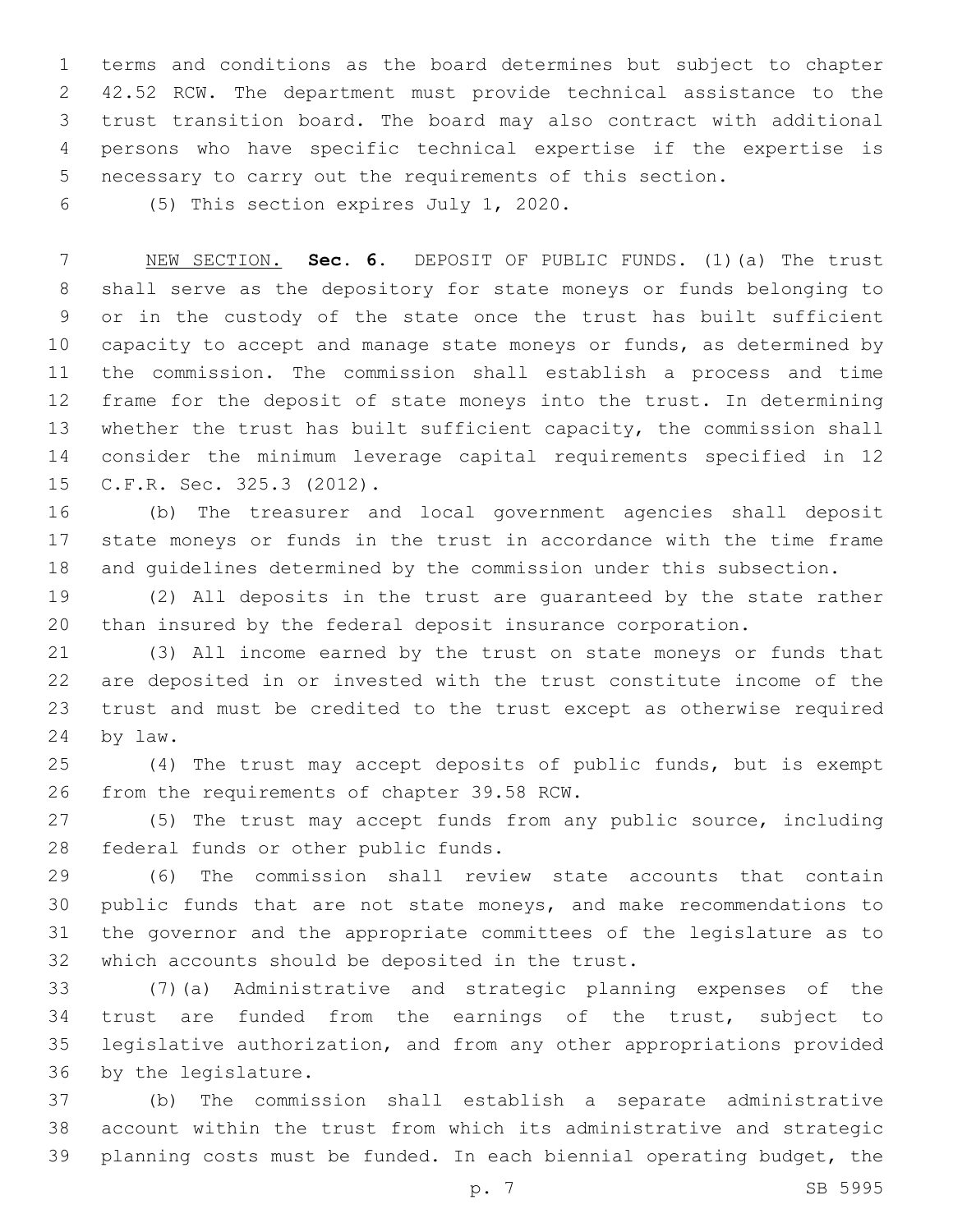legislature shall authorize the commission to incur a maximum 2 expenditure from the administrative account.

 (c) In an amount not to exceed the authorized expenditures, the commission shall proportionally allocate interest earnings from accounts and moneys under its management and shall transfer this amount to the administrative fund. This transfer shall precede the distribution of remaining earnings under applicable statutes.

 (d) The trust shall deposit in the general fund any interest earnings that exceed the total of those necessary to make required distributions and those necessary for the continued sound operation 11 of the trust as determined by the commission.

 NEW SECTION. **Sec. 7.** INVESTMENT OF STATE MONEYS. The commission and the state treasurer shall jointly determine the amount of funds necessary to meet the operational needs of state government. The state treasurer retains authority to manage and invest the amount of funds necessary to meet the operational needs of state government.

 NEW SECTION. **Sec. 8.** FEDERAL MEMBERSHIP. The trust may become a member of the federal reserve system or the federal home loan bank.

 NEW SECTION. **Sec. 9.** PUBLIC COOPERATIVE. The trust may form as a public cooperative bank based on the federal home loan bank model whose members may only be the state or political subdivisions. Political subdivisions may join with approval from their governing council or commission and the trust. The trust shall approve membership unless such approval would be detrimental to the sustainability of the bank.

 NEW SECTION. **Sec. 10.** INFRASTRUCTURE FUNDING. The trust is authorized to manage and invest state moneys in order to facilitate investment in, and financing of, construction, rehabilitation, replacement, and improvement of new and existing public infrastructure systems. By November 1, 2019, the commission must present an implementation plan and any necessary legislation to the governor and appropriate legislative committees that:

 (1) Identifies any existing accounts in the state treasury associated with state infrastructure programs that the trust recommends be transferred under its umbrella, and the steps and 36 timelines for the transitions;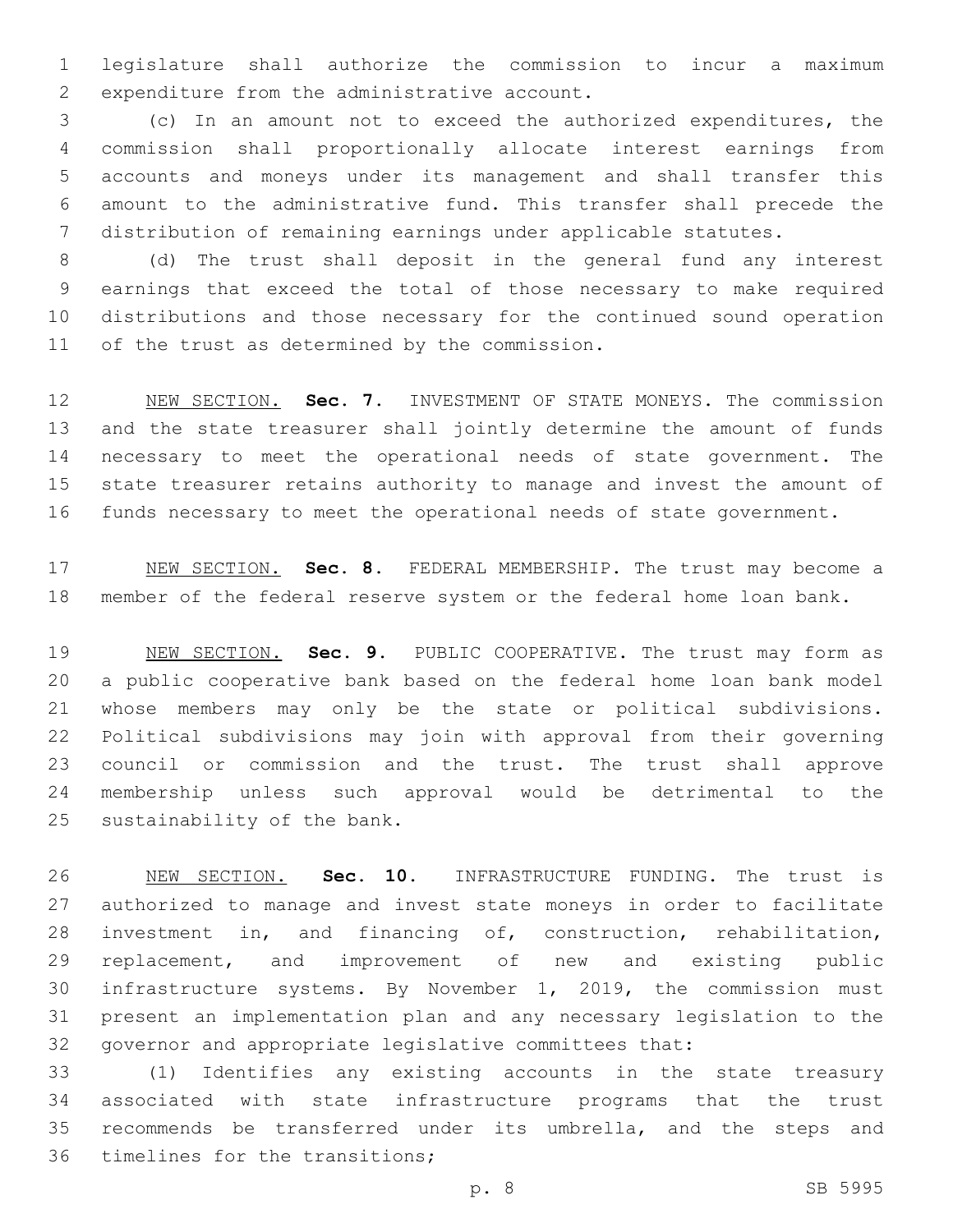(2) Identifies additional infrastructure funding that the trust recommends be sought and secured under its umbrella, and the steps 3 and timelines required; and

 (3) Demonstrates how the trust plans to maximize revenues and 5 public benefit.

 NEW SECTION. **Sec. 11.** LEGISLATIVE AND STATE AGENCIES AUTHORITIES. Nothing in this chapter affects:

 (1) The ability of the legislature to appropriate from public accounts deposited at the trust, including the ability to place any conditions or limitations on those appropriations; or

 (2) After the legislature appropriates moneys from public 12 accounts deposited at the trust, the use of those moneys by the state 13 agencies receiving the appropriations.

 NEW SECTION. **Sec. 12.** MANAGEMENT. (1) The commission shall appoint a trust president. The president is exempt from the provisions of chapter 41.06 RCW. The president shall serve at the commission's pleasure, on such terms and conditions as the commission determines, but subject to chapter 42.52 RCW.

 (2) The president shall provide support to the commission and the advisory board, carry out trust policies and programs, and exercise additional authority as may be delegated by the commission.

 (3) Subject to available funding and consistent with commission 23 direction, the trust president:

 (a) May employ such additional personnel as are necessary to the bank's operations. This employment shall be in accordance with the 26 state civil service law, chapter 41.06 RCW; and

 (b) May contract with persons who have the technical expertise needed to carry out a specific, time-limited project.

 NEW SECTION. **Sec. 13.** ADVISORY BOARD. (1)(a) An investment trust advisory board consisting of eleven members is created to review the trust's operations and make recommendations relating to the trust's management, services, policies, and procedures.

 (b) The governor shall appoint members of the advisory board, subject to confirmation by the senate. The members of the advisory board must represent a diversity of experience relevant to activities of the trust. Six or more of the members must have expertise in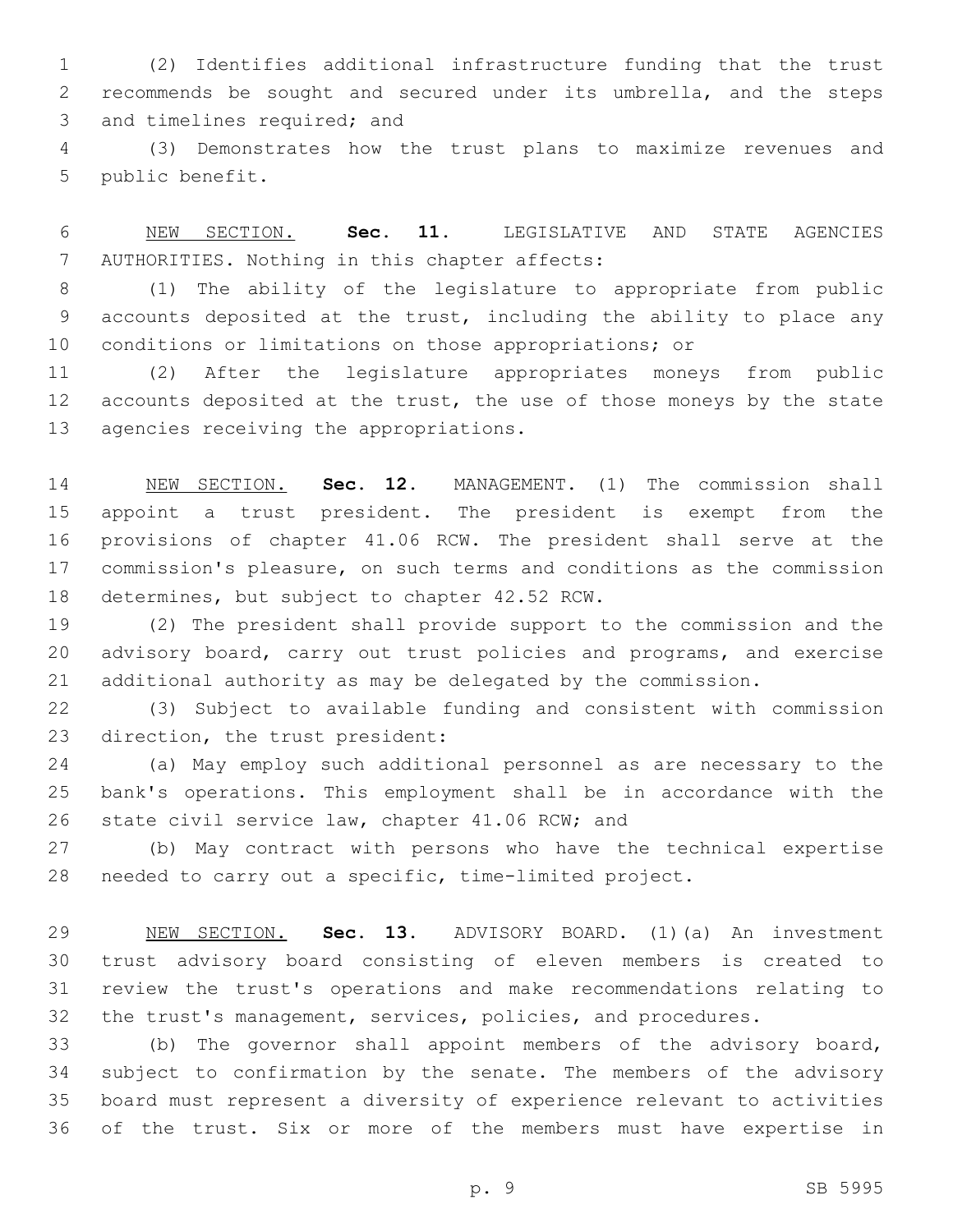finance. Advisory board members serve at the pleasure of the 2 governor.

(c) The board shall choose its chair from among its membership.

 (2) The term of the members is three years. Five of the initial board members must be appointed to serve an initial term of three years, three must be appointed to serve an initial term of two years, and the three remaining members must be appointed to serve an initial term of one year. All subsequent terms are three years. To ensure that the board can continue to act, a member whose term expires shall continue to serve until his or her replacement is appointed. In the 11 case of any vacancy on the board for any reason, the governor shall appoint a new member to serve out the term of the person whose position has become vacant. A board member may be removed for cause 14 by the governor.

 (3) Members of the advisory board are entitled to reimbursement for expenses incurred in the discharge of their duties under this chapter, as provided in RCW 43.03.050 and 43.03.060.

 NEW SECTION. **Sec. 14.** FINANCIAL OVERSIGHT AND AUDIT. (1) The trust must maintain capital adequacy and other standard indicators of safety and soundness as are appropriate for a publicly owned financial institution.

 (2) The director shall examine the trust, taking into consideration the unique circumstances of a publicly owned financial institution. The trust shall pay the director for the reasonable 25 costs of examinations.

 (3) The state auditor shall conduct an annual postaudit on all 27 accounts and financial transactions of the trust.

 NEW SECTION. **Sec. 15.** REPORTING REQUIREMENTS. (1) The trust shall submit quarterly reports to the commission in a manner and form prescribed by the commission.

 (2) The commission shall make a report to the legislature on the affairs of the trust by December 1st of each year.

 NEW SECTION. **Sec. 16.** ETHICAL REQUIREMENTS. The trust may not make a loan to any advisory board member, the president, or employees 35 of the trust. Advisory board members, the president, and employees of the trust must follow applicable ethical requirements in chapter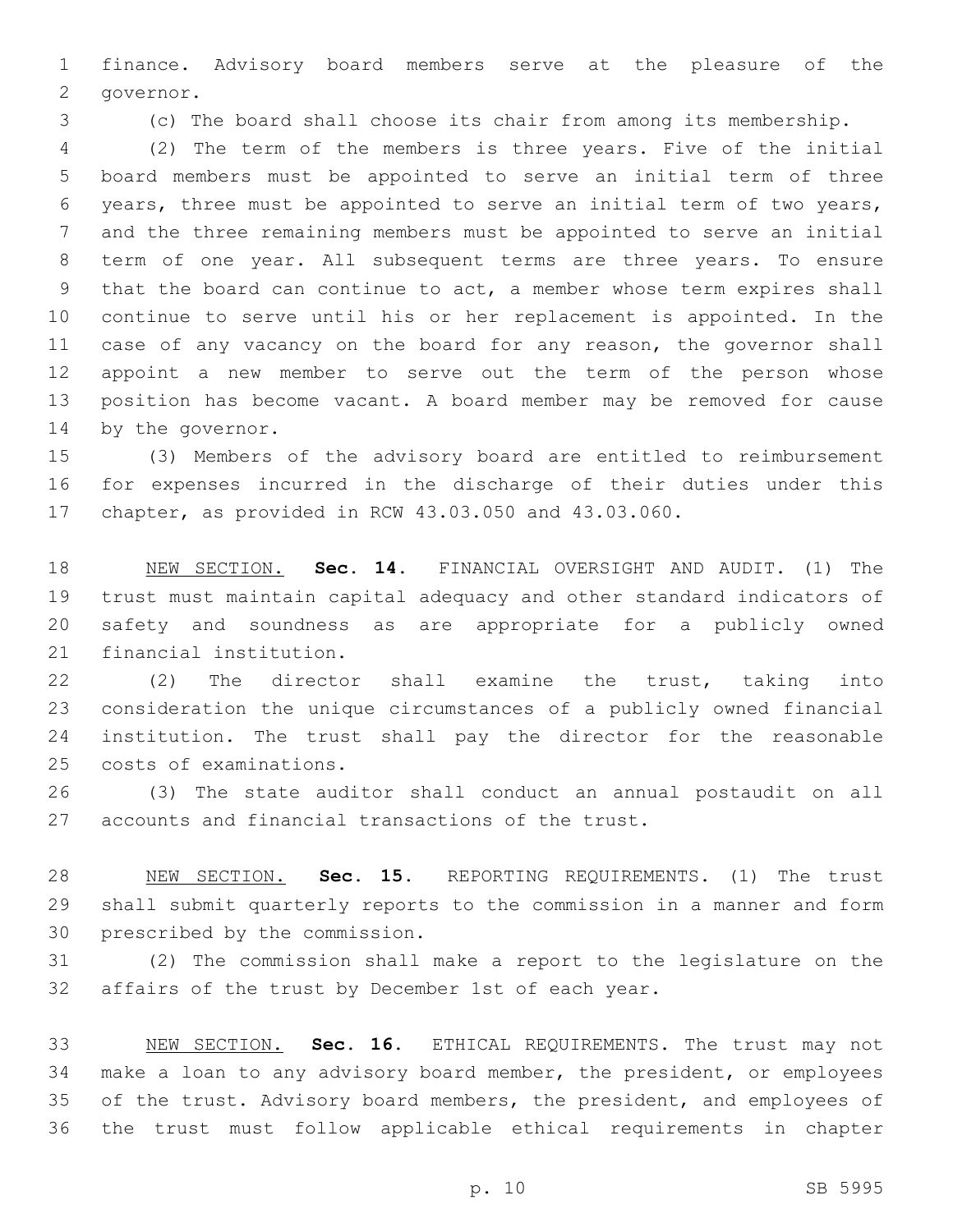42.52 RCW and in rules, policies, and procedures adopted by the 2 commission.

 NEW SECTION. **Sec. 17.** FEES AND TAXES. The trust is exempt from payment of all fees and taxes levied by the state or any of its subdivisions.

 NEW SECTION. **Sec. 18.** TRUST RECORDS. (1) Under RCW 42.56.270 and 42.56.400, certain trust business records and records of the department relating to the trust are exempt from public disclosure.

 (2) Financial and commercial information and records submitted to either the department or the commission for the purpose of administering this chapter may be shared between the department and the treasurer. These records may also be used in any suit or administrative hearing involving any provision of this chapter.

14 (3) This section does not prohibit:

 (a) The issuance of general statements based on the reports of persons subject to this chapter as long as the statements do not 17 identify the information furnished by any person; or

 (b) The publication by the director or the commission of the name of any person violating this chapter and a statement of the manner of 20 the violation of that person.

 NEW SECTION. **Sec. 19.** CAPITALIZATION. The commission must make recommendations to the appropriate fiscal committees of the legislature on options for capitalization of the trust. Any recommendations must include draft legislation for consideration by the legislature.

 NEW SECTION. **Sec. 20.** A new section is added to chapter 39.58 27 RCW to read as follows:

 The Washington investment trust created in section 3 of this act may accept deposits of public funds, but is not a public depositary and is not subject to the requirements of this chapter.

 NEW SECTION. **Sec. 21.** A new section is added to chapter 41.06 32 RCW to read as follows:

 In addition to the exemptions under RCW 41.06.070, the provisions of this chapter do not apply to the president of the Washington 35 investment trust in section 12 of this act.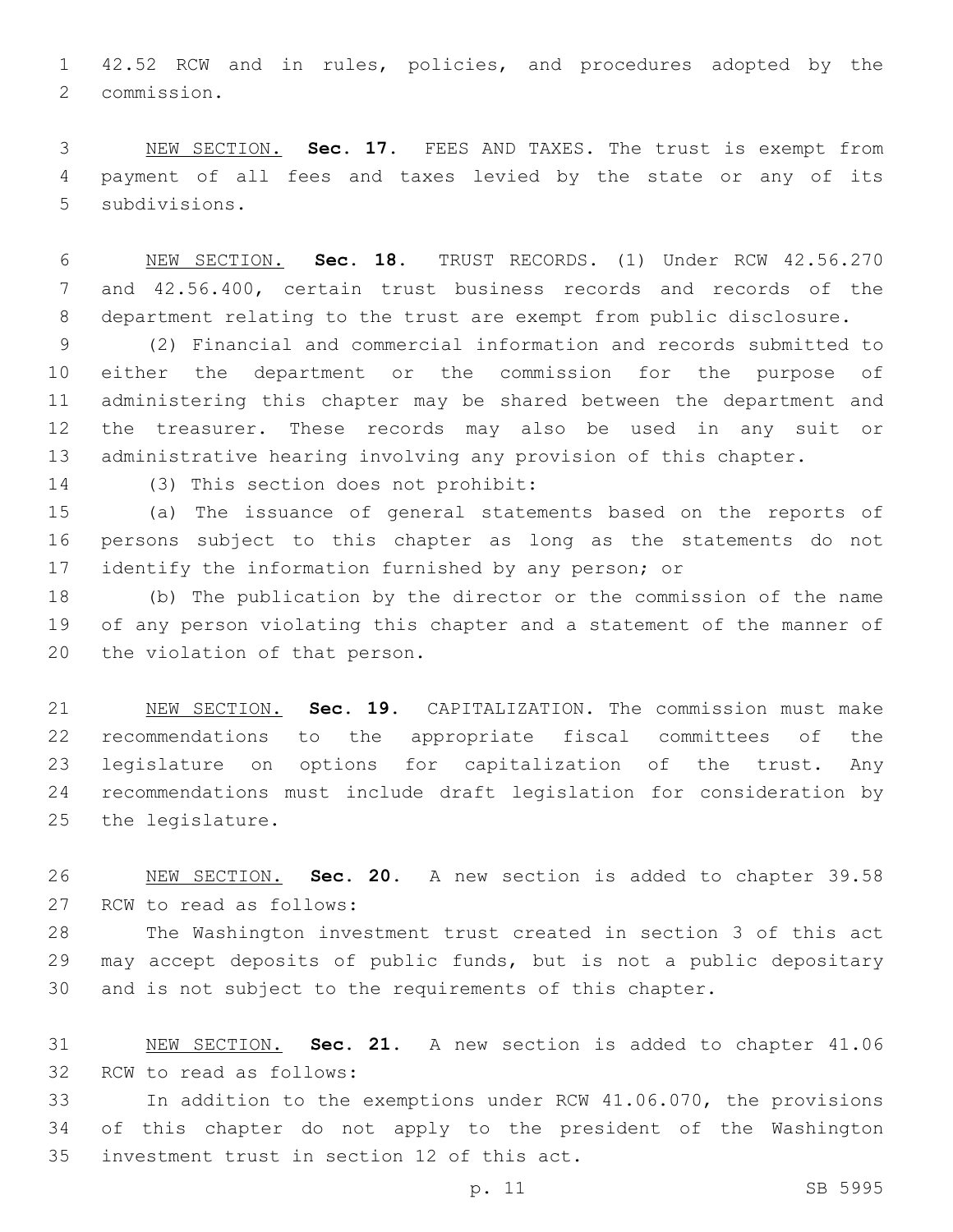**Sec. 22.** RCW 30A.04.020 and 2014 c 37 s 103 are each amended to 2 read as follows:

 (1) The name of every bank shall contain the word "bank" and the name of every trust company shall contain the word "trust," or the word "bank." Except as provided in RCW 33.08.030 or as otherwise authorized by this section or approved by the director, only a national bank, federal savings bank, a bank or trust company, savings bank under Title 32 RCW, bank holding company or financial holding company, a holding company authorized by this title or Title 32 RCW, or a foreign or alien corporation or other legal person authorized by 11 this title to do so, shall:

 (a) Use as a part of his or her or its name or other business designation, as a prominent syllable within a word comprising all or a portion of its name or other business designation, or in any manner as if connected with his or her or its business or place of business 16 any of the following words or the plural thereof, to wit: "bank," "banking," "banker," "bancorporation," "bancorp," or "trust," or any foreign language designations thereof, including, by way of example, 19 "banco" or "banque."

 (b) Use any sign, logo, or marketing message, in any media, or use any letterhead, billhead, note, receipt, certificate, blank, form, or any written, printed, electronic or internet-based instrument or material representation whatsoever, directly or indirectly indicating that the business of such person is that of a 25 bank or trust company.

 (2) A foreign corporation or other foreign domiciled legal person, whose name contains the words "bank," "banker," "banking," "bancorporation," "bancorp," or "trust," or the foreign language equivalent thereof, or whose articles of incorporation empower it to engage in banking or to engage in a trust business, may not engage in banking or in a trust business in this state unless the corporation or other legal person (a) is expressly authorized to do so under this title, under federal law, or by the director, and (b) complies with all applicable requirements of Washington state law regarding foreign corporations and other foreign legal persons. If an activity would not constitute "transacting business" within the meaning of RCW 23B.15.010(1) or chapter 23B.18 RCW, then the activity shall not constitute banking or engaging in a trust business. Nothing in this subsection shall prevent operations by an alien bank in compliance 40 with chapter 30A.42 RCW.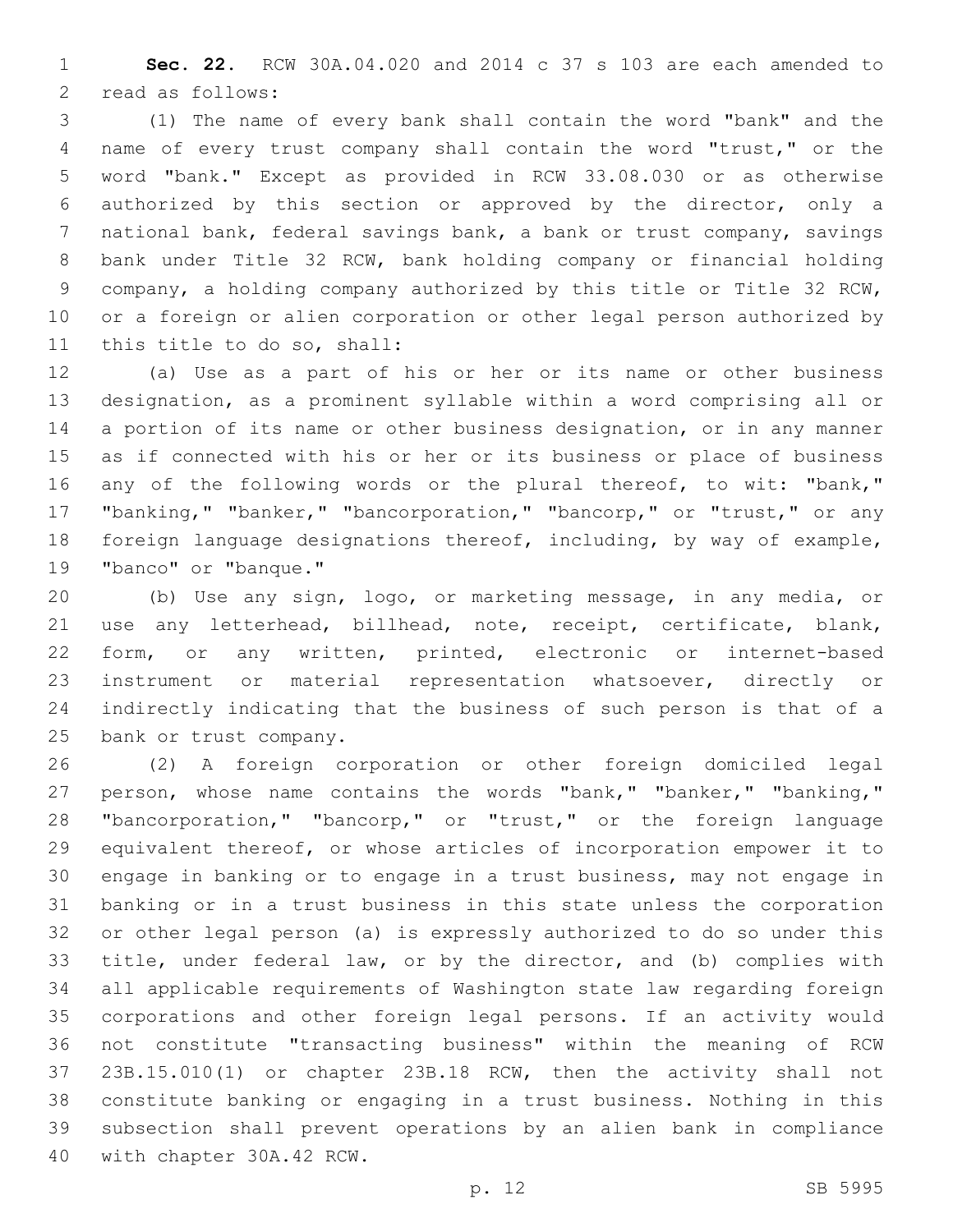(3) This section shall not prevent a lender approved by the United States secretary of housing and urban development for participation in any mortgage insurance program under the National Housing Act from using the words "mortgage banker" or "mortgage banking" in the conduct of its business, but only if both words are used together in either of the forms which appear in quotations in 7 this sentence.

 (4) Any individual or legal person, or director, officer, or manager of such legal person, who knowingly violates any provision of this section shall be guilty of a gross misdemeanor.

 (5) This section does not prevent the Washington investment trust created in section 3 of this act from being called a trust or from providing banking services without being called a bank.

 **Sec. 23.** RCW 42.56.270 and 2018 c 201 s 8008, 2018 c 196 s 21, and 2018 c 4 s 9 are each reenacted and amended to read as follows: The following financial, commercial, and proprietary information 17 is exempt from disclosure under this chapter:

 (1) Valuable formulae, designs, drawings, computer source code or object code, and research data obtained by any agency within five years of the request for disclosure when disclosure would produce 21 private gain and public loss;

 (2) Financial information supplied by or on behalf of a person, firm, or corporation for the purpose of qualifying to submit a bid or proposal for (a) a ferry system construction or repair contract as required by RCW 47.60.680 through 47.60.750 or (b) highway construction or improvement as required by RCW 47.28.070;

 (3) Financial and commercial information and records supplied by private persons pertaining to export services provided under chapters 43.163 and 53.31 RCW, and by persons pertaining to export projects 30 under RCW 43.23.035;

 (4) Financial and commercial information and records supplied by businesses or individuals during application for loans or program services provided by chapters 43.325, 43.163, 43.160, 43.330, 43.--- (the new chapter created in section 27 of this act), and 43.168 RCW, or during application for economic development loans or program 36 services provided by any local agency;

 (5) Financial information, business plans, examination reports, and any information produced or obtained in evaluating or examining a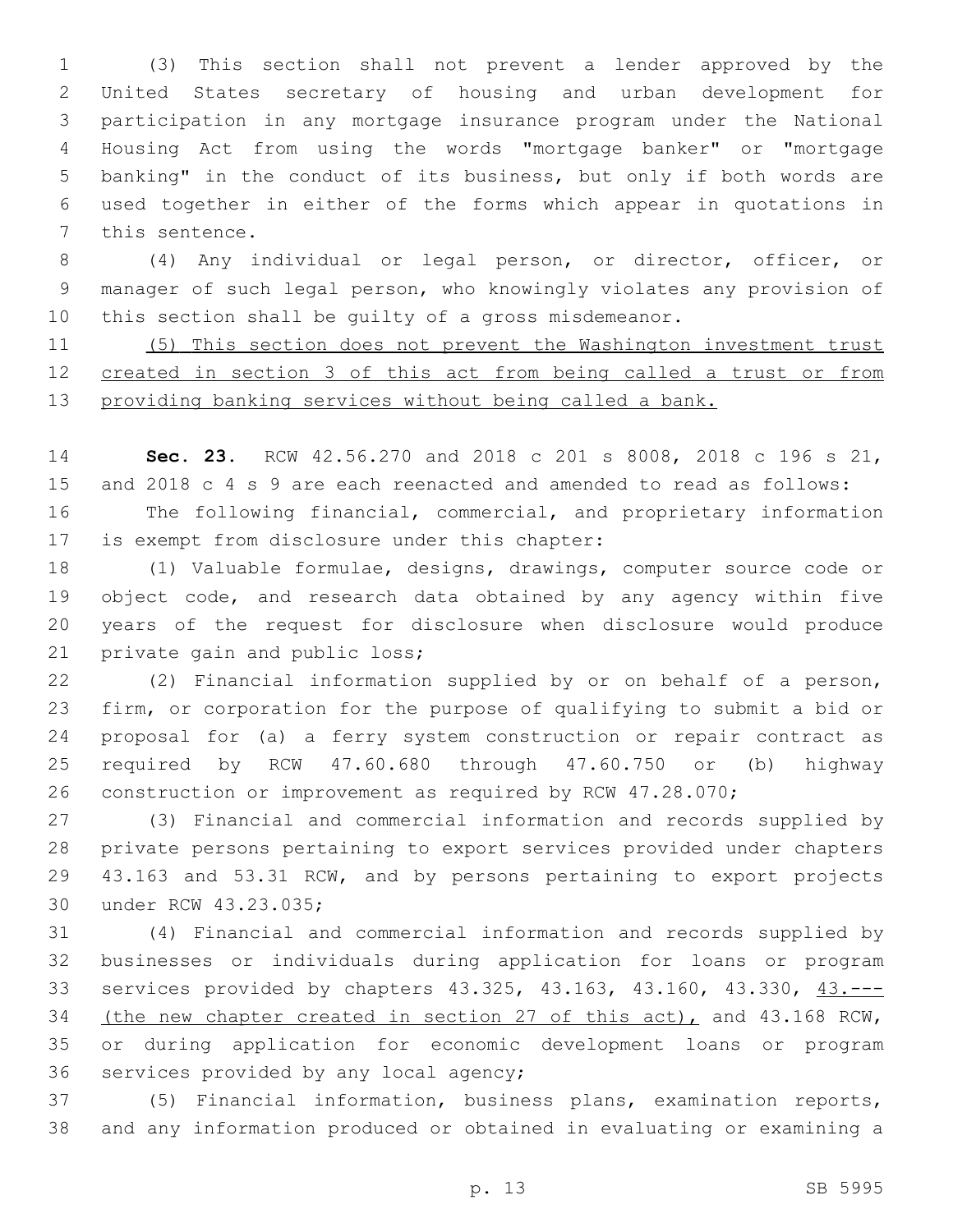business and industrial development corporation organized or seeking 2 certification under chapter 31.24 RCW;

 (6) Financial and commercial information supplied to the state investment board by any person when the information relates to the investment of public trust or retirement funds and when disclosure would result in loss to such funds or in private loss to the 7 providers of this information;

(7) Financial and valuable trade information under RCW 51.36.120;

 (8) Financial, commercial, operations, and technical and research information and data submitted to or obtained by the clean Washington 11 center in applications for, or delivery of, program services under 12 chapter 70.95H RCW;

 (9) Financial and commercial information requested by the public stadium authority from any person or organization that leases or uses the stadium and exhibition center as defined in RCW 36.102.010;

 (10)(a) Financial information, including but not limited to account numbers and values, and other identification numbers supplied by or on behalf of a person, firm, corporation, limited liability company, partnership, or other entity related to an application for a horse racing license submitted pursuant to RCW 67.16.260(1)(b), marijuana producer, processor, or retailer license, liquor license, 22 gambling license, or lottery retail license;

 (b) Internal control documents, independent auditors' reports and financial statements, and supporting documents: (i) Of house-banked social card game licensees required by the gambling commission pursuant to rules adopted under chapter 9.46 RCW; or (ii) submitted 27 by tribes with an approved tribal/state compact for class III gaming;

 (11) Proprietary data, trade secrets, or other information that relates to: (a) A vendor's unique methods of conducting business; (b) data unique to the product or services of the vendor; or (c) determining prices or rates to be charged for services, submitted by any vendor to the department of social and health services or the health care authority for purposes of the development, acquisition, or implementation of state purchased health care as defined in RCW 41.05.011;35

 (12)(a) When supplied to and in the records of the department of commerce:37

 (i) Financial and proprietary information collected from any person and provided to the department of commerce pursuant to RCW 40 43.330.050(8); and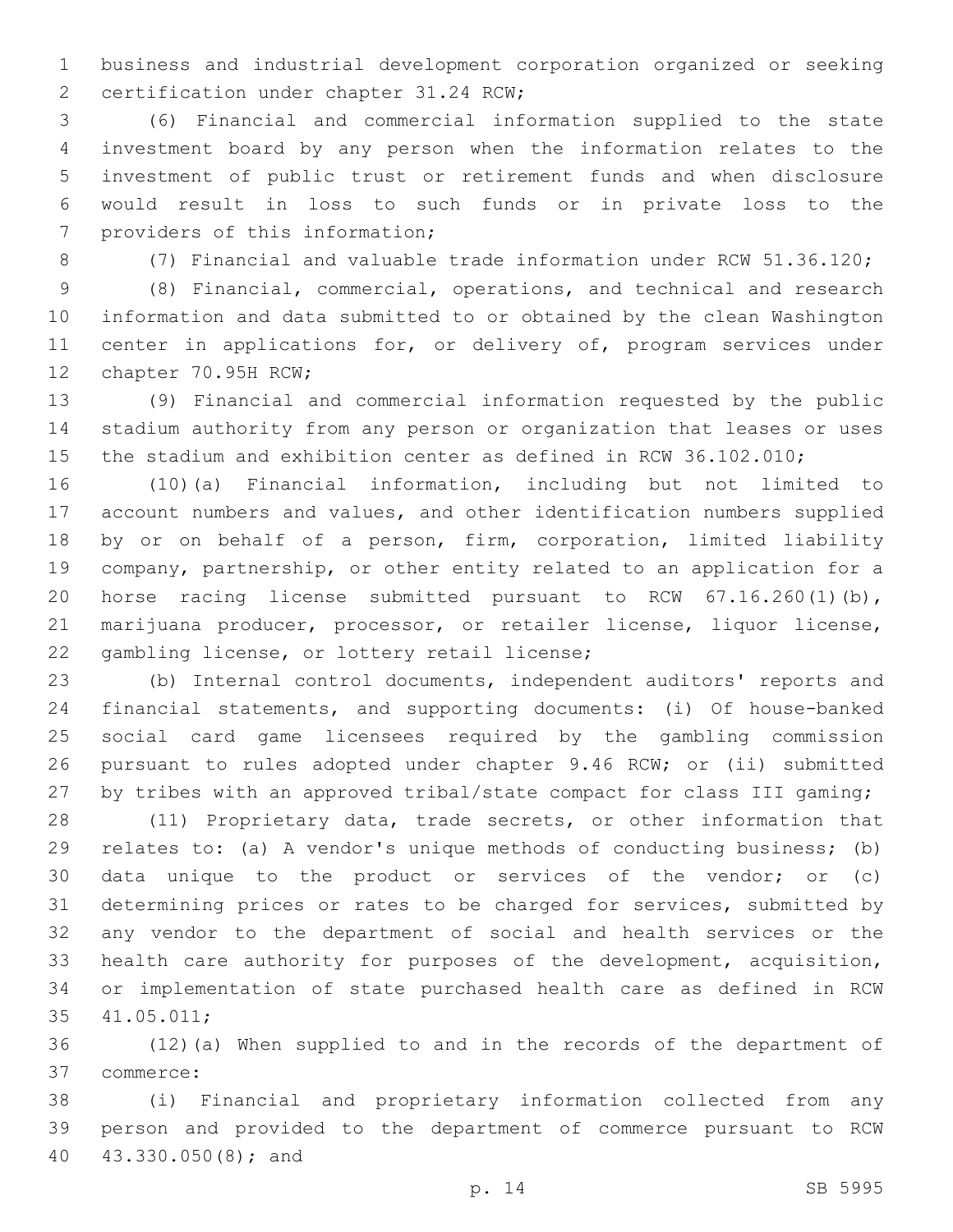(ii) Financial or proprietary information collected from any person and provided to the department of commerce or the office of the governor in connection with the siting, recruitment, expansion, retention, or relocation of that person's business and until a siting decision is made, identifying information of any person supplying information under this subsection and the locations being considered for siting, relocation, or expansion of a business;

 (b) When developed by the department of commerce based on information as described in (a)(i) of this subsection, any work 10 product is not exempt from disclosure;

 (c) For the purposes of this subsection, "siting decision" means 12 the decision to acquire or not to acquire a site;

 (d) If there is no written contact for a period of sixty days to the department of commerce from a person connected with siting, recruitment, expansion, retention, or relocation of that person's business, information described in (a)(ii) of this subsection will be 17 available to the public under this chapter;

 (13) Financial and proprietary information submitted to or obtained by the department of ecology or the authority created under chapter 70.95N RCW to implement chapter 70.95N RCW;

 (14) Financial, commercial, operations, and technical and research information and data submitted to or obtained by the life sciences discovery fund authority in applications for, or delivery 24 of, grants under chapter 43.350 RCW, to the extent that such information, if revealed, would reasonably be expected to result in private loss to the providers of this information;

 (15) Financial and commercial information provided as evidence to the department of licensing as required by RCW 19.112.110 or 19.112.120, except information disclosed in aggregate form that does not permit the identification of information related to individual 31 fuel licensees;

 (16) Any production records, mineral assessments, and trade secrets submitted by a permit holder, mine operator, or landowner to the department of natural resources under RCW 78.44.085;

 (17)(a) Farm plans developed by conservation districts, unless permission to release the farm plan is granted by the landowner or operator who requested the plan, or the farm plan is used for the 38 application or issuance of a permit;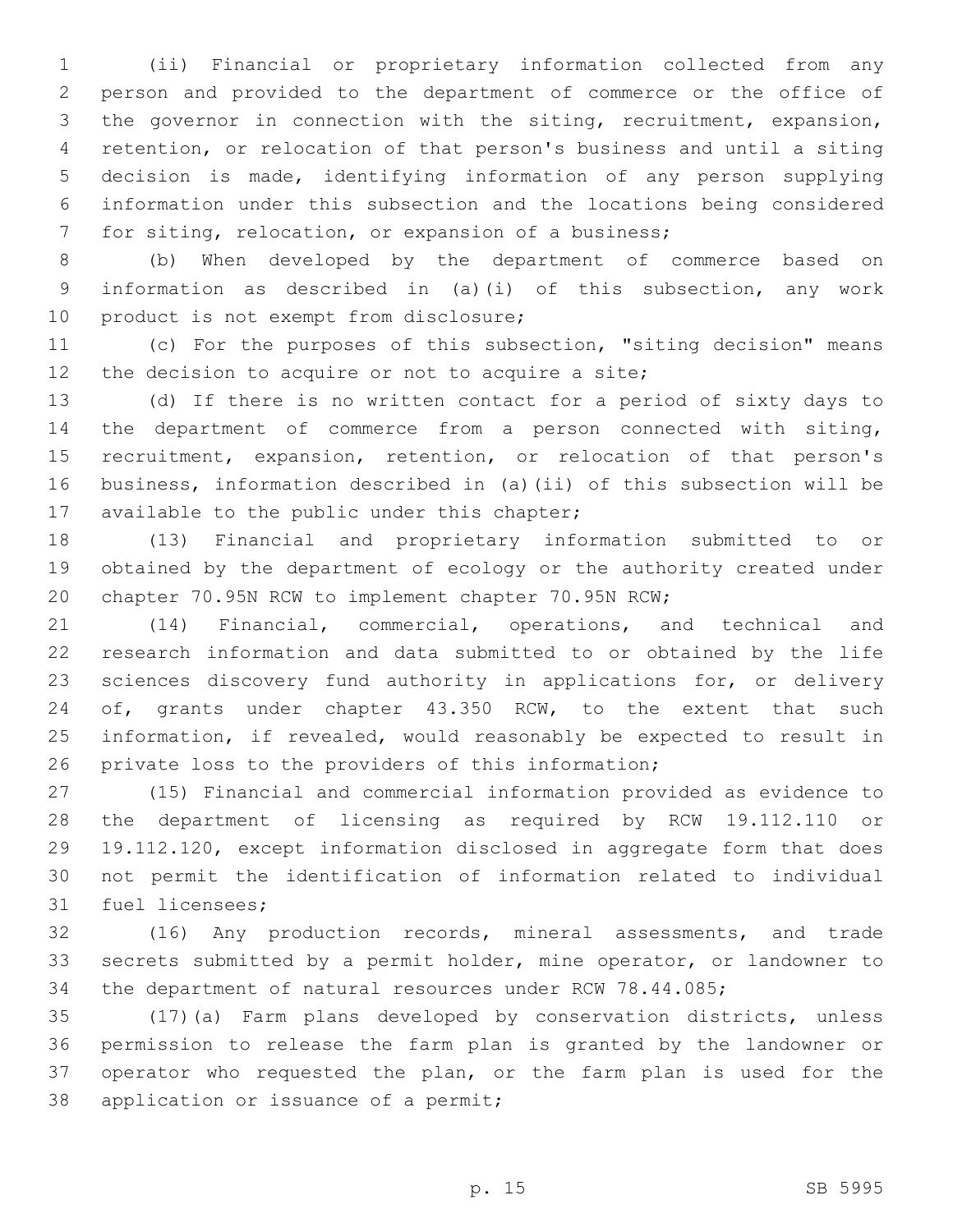(b) Farm plans developed under chapter 90.48 RCW and not under the federal clean water act, 33 U.S.C. Sec. 1251 et seq., are subject to RCW 42.56.610 and 90.64.190;3

 (18) Financial, commercial, operations, and technical and research information and data submitted to or obtained by a health sciences and services authority in applications for, or delivery of, grants under RCW 35.104.010 through 35.104.060, to the extent that such information, if revealed, would reasonably be expected to result 9 in private loss to providers of this information;

 (19) Information gathered under chapter 19.85 RCW or RCW 11 34.05.328 that can be identified to a particular business;

 (20) Financial and commercial information submitted to or obtained by the University of Washington, other than information the university is required to disclose under RCW 28B.20.150, when the information relates to investments in private funds, to the extent that such information, if revealed, would reasonably be expected to result in loss to the University of Washington consolidated endowment fund or to result in private loss to the providers of this 19 information:

 (21) Market share data submitted by a manufacturer under RCW 21 70.95N.190(4);

 (22) Financial information supplied to the department of financial institutions or to a portal under RCW 21.20.883, when filed by or on behalf of an issuer of securities for the purpose of obtaining the exemption from state securities registration for small securities offerings provided under RCW 21.20.880 or when filed by or on behalf of an investor for the purpose of purchasing such 28 securities;

 (23) Unaggregated or individual notices of a transfer of crude oil that is financial, proprietary, or commercial information, submitted to the department of ecology pursuant to RCW 90.56.565(1)(a), and that is in the possession of the department of ecology or any entity with which the department of ecology has shared 34 the notice pursuant to RCW 90.56.565;

 (24) Financial institution and retirement account information, and building security plan information, supplied to the liquor and cannabis board pursuant to RCW 69.50.325, 69.50.331, 69.50.342, and 69.50.345, when filed by or on behalf of a licensee or prospective licensee for the purpose of obtaining, maintaining, or renewing a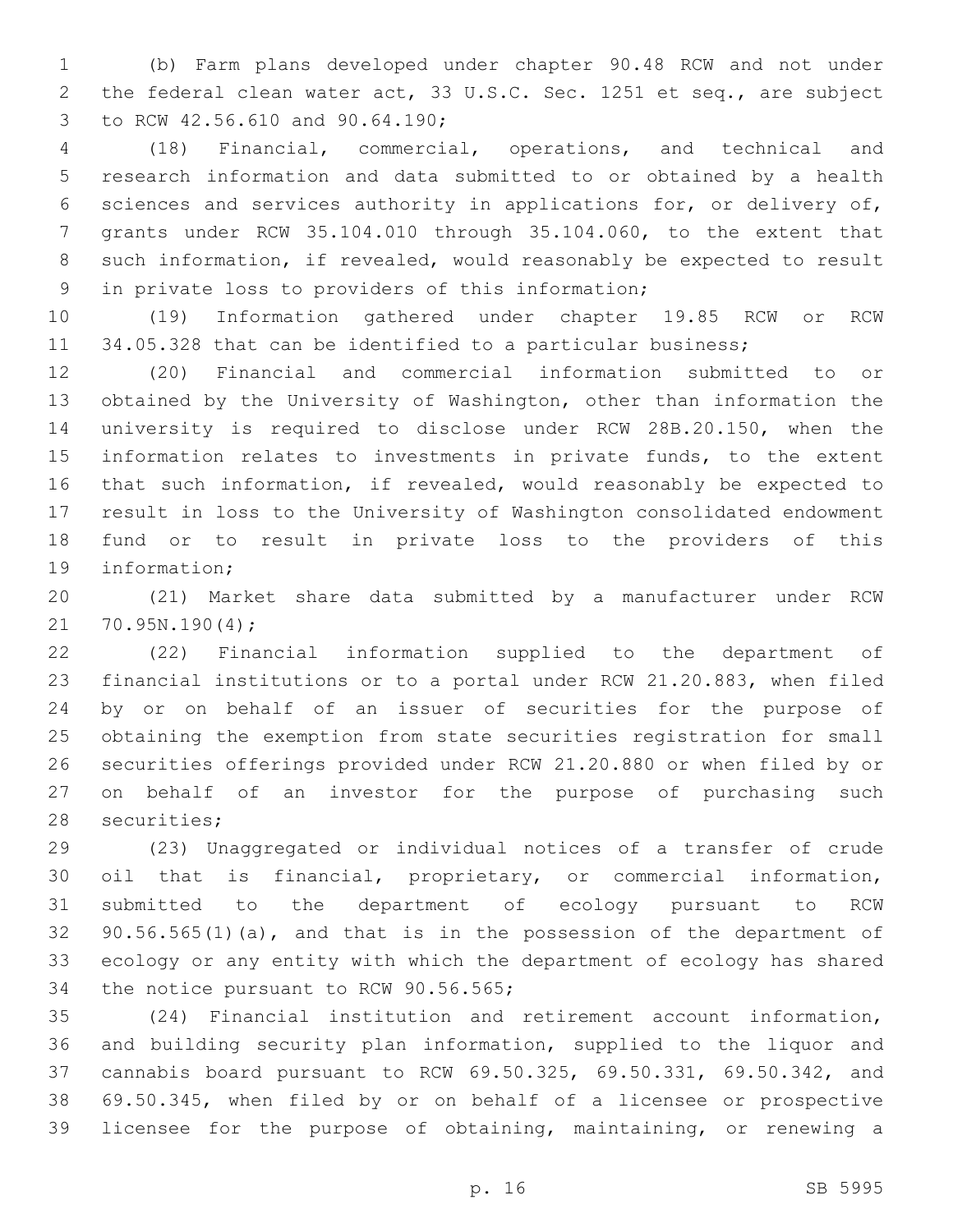license to produce, process, transport, or sell marijuana as allowed 2 under chapter 69.50 RCW;

 (25) Marijuana transport information, vehicle and driver identification data, and account numbers or unique access identifiers issued to private entities for traceability system access, submitted by an individual or business to the liquor and cannabis board under the requirements of RCW 69.50.325, 69.50.331, 69.50.342, and 69.50.345 for the purpose of marijuana product traceability. Disclosure to local, state, and federal officials is not considered 10 public disclosure for purposes of this section;

 (26) Financial and commercial information submitted to or obtained by the retirement board of any city that is responsible for the management of an employees' retirement system pursuant to the authority of chapter 35.39 RCW, when the information relates to investments in private funds, to the extent that such information, if revealed, would reasonably be expected to result in loss to the retirement fund or to result in private loss to the providers of this information except that (a) the names and commitment amounts of the private funds in which retirement funds are invested and (b) the aggregate quarterly performance results for a retirement fund's portfolio of investments in such funds are subject to disclosure;

 (27) Proprietary financial, commercial, operations, and technical and research information and data submitted to or obtained by the liquor and cannabis board in applications for marijuana research licenses under RCW 69.50.372, or in reports submitted by marijuana research licensees in accordance with rules adopted by the liquor and 27 cannabis board under RCW 69.50.372;

 (28) Trade secrets, technology, proprietary information, and financial considerations contained in any agreements or contracts, entered into by a licensed marijuana business under RCW 69.50.395, which may be submitted to or obtained by the state liquor and cannabis board; ((and))

 (29) Financial, commercial, operations, and technical and research information and data submitted to or obtained by the Andy Hill cancer research endowment program in applications for, or delivery of, grants under chapter 43.348 RCW, to the extent that such information, if revealed, would reasonably be expected to result in private loss to providers of this information; and

 (30) Proprietary information filed with the department of health 40 under chapter 69.48 RCW.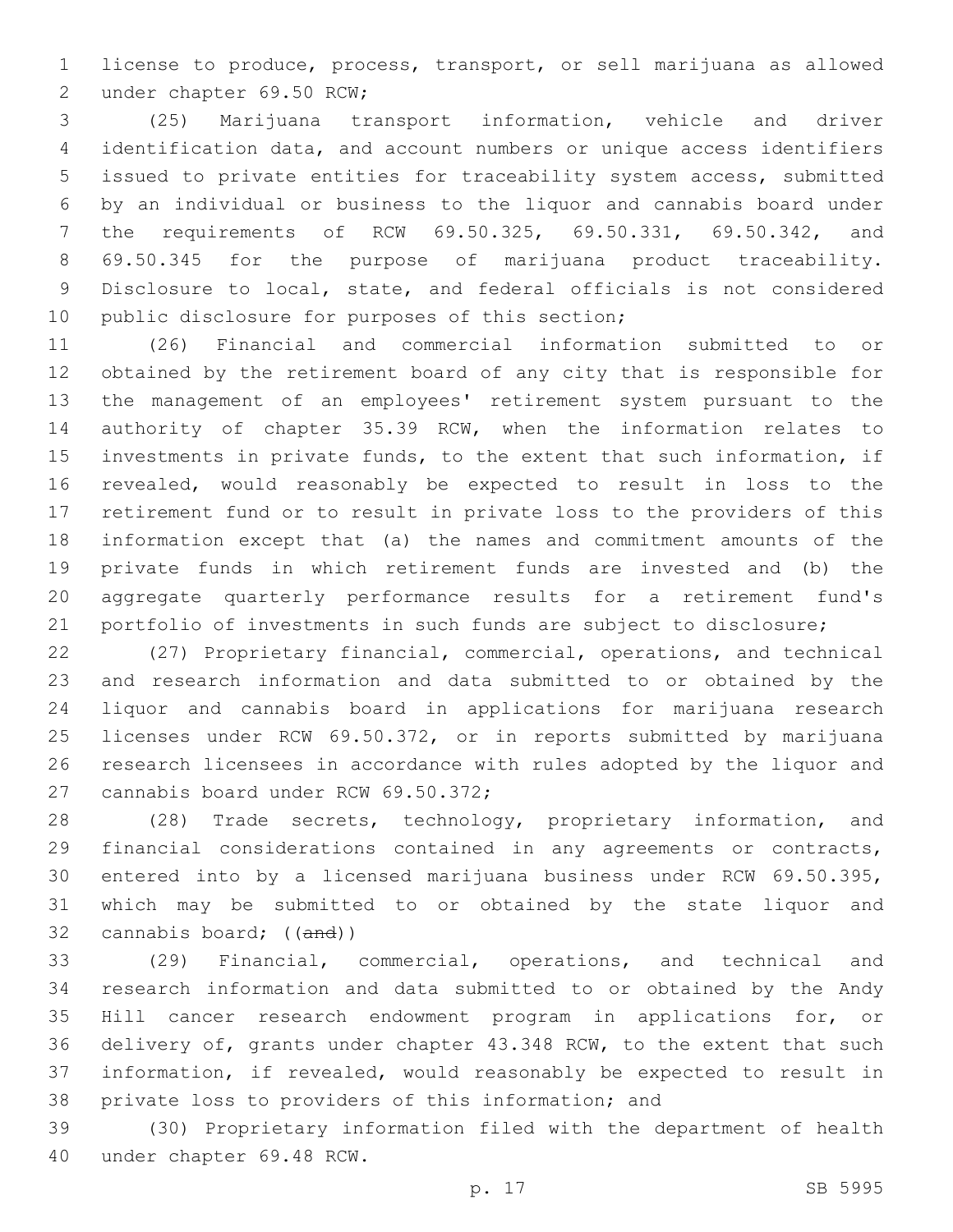**Sec. 24.** RCW 42.56.400 and 2018 c 260 s 32 and 2018 c 30 s 9 are 2 each reenacted and amended to read as follows:

 The following information relating to insurance and financial institutions is exempt from disclosure under this chapter:

 (1) Records maintained by the board of industrial insurance appeals that are related to appeals of crime victims' compensation 7 claims filed with the board under RCW 7.68.110;

 (2) Information obtained and exempted or withheld from public inspection by the health care authority under RCW 41.05.026, whether 10 retained by the authority, transferred to another state purchased health care program by the authority, or transferred by the authority to a technical review committee created to facilitate the development, acquisition, or implementation of state purchased health 14 care under chapter 41.05 RCW;

 (3) The names and individual identification data of either all owners or all insureds, or both, received by the insurance 17 commissioner under chapter 48.102 RCW;

(4) Information provided under RCW 48.30A.045 through 48.30A.060;

 (5) Information provided under RCW 48.05.510 through 48.05.535, 48.43.200 through 48.43.225, 48.44.530 through 48.44.555, and 21 48.46.600 through 48.46.625;

 (6) Examination reports and information obtained by the department of financial institutions from banks under RCW 30A.04.075, from savings banks under RCW 32.04.220, from savings and loan associations under RCW 33.04.110, from credit unions under RCW 26 31.12.565, from the Washington investment trust under chapter 43.---27 RCW (the new chapter created in section 27 of this act), from check cashers and sellers under RCW 31.45.030(3), and from securities brokers and investment advisers under RCW 21.20.100, all of which is 30 confidential and privileged information;

 (7) Information provided to the insurance commissioner under RCW  $32 \quad 48.110.040(3);$ 

 (8) Documents, materials, or information obtained by the insurance commissioner under RCW 48.02.065, all of which are 35 confidential and privileged;

 (9) Documents, materials, or information obtained by the insurance commissioner under RCW 48.31B.015(2) (l) and (m), 48.31B.025, 48.31B.030, and 48.31B.035, all of which are confidential 39 and privileged;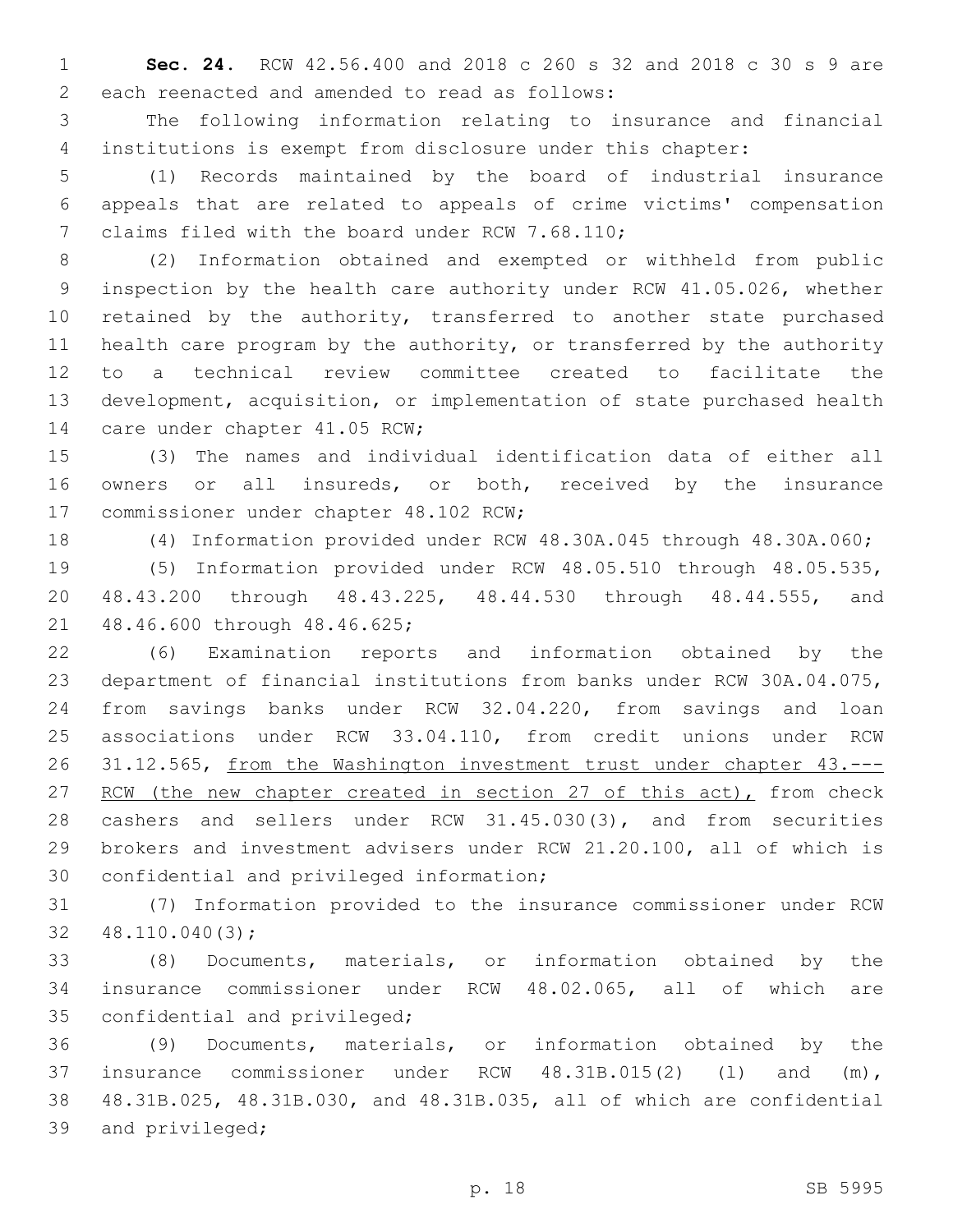(10) Data filed under RCW 48.140.020, 48.140.030, 48.140.050, and 7.70.140 that, alone or in combination with any other data, may reveal the identity of a claimant, health care provider, health care facility, insuring entity, or self-insurer involved in a particular claim or a collection of claims. For the purposes of this subsection:

(a) "Claimant" has the same meaning as in RCW 48.140.010(2).

 (b) "Health care facility" has the same meaning as in RCW 48.140.010(6).8

 (c) "Health care provider" has the same meaning as in RCW 10 48.140.010(7).

 (d) "Insuring entity" has the same meaning as in RCW 12 48.140.010(8).

(e) "Self-insurer" has the same meaning as in RCW 48.140.010(11);

 (11) Documents, materials, or information obtained by the 15 insurance commissioner under RCW 48.135.060;

 (12) Documents, materials, or information obtained by the 17 insurance commissioner under RCW 48.37.060;

 (13) Confidential and privileged documents obtained or produced by the insurance commissioner and identified in RCW 48.37.080;

 (14) Documents, materials, or information obtained by the 21 insurance commissioner under RCW 48.37.140;

 (15) Documents, materials, or information obtained by the 23 insurance commissioner under RCW 48.17.595;

 (16) Documents, materials, or information obtained by the insurance commissioner under RCW 48.102.051(1) and 48.102.140 (3) and 26  $(7)(a)(ii);$ 

 (17) Documents, materials, or information obtained by the insurance commissioner in the commissioner's capacity as receiver under RCW 48.31.025 and 48.99.017, which are records under the jurisdiction and control of the receivership court. The commissioner is not required to search for, log, produce, or otherwise comply with the public records act for any records that the commissioner obtains under chapters 48.31 and 48.99 RCW in the commissioner's capacity as a receiver, except as directed by the receivership court;

 (18) Documents, materials, or information obtained by the 36 insurance commissioner under RCW 48.13.151;

 (19) Data, information, and documents provided by a carrier 38 pursuant to section 1, chapter 172, Laws of 2010;

 (20) Information in a filing of usage-based insurance about the 40 usage-based component of the rate pursuant to RCW 48.19.040(5)(b);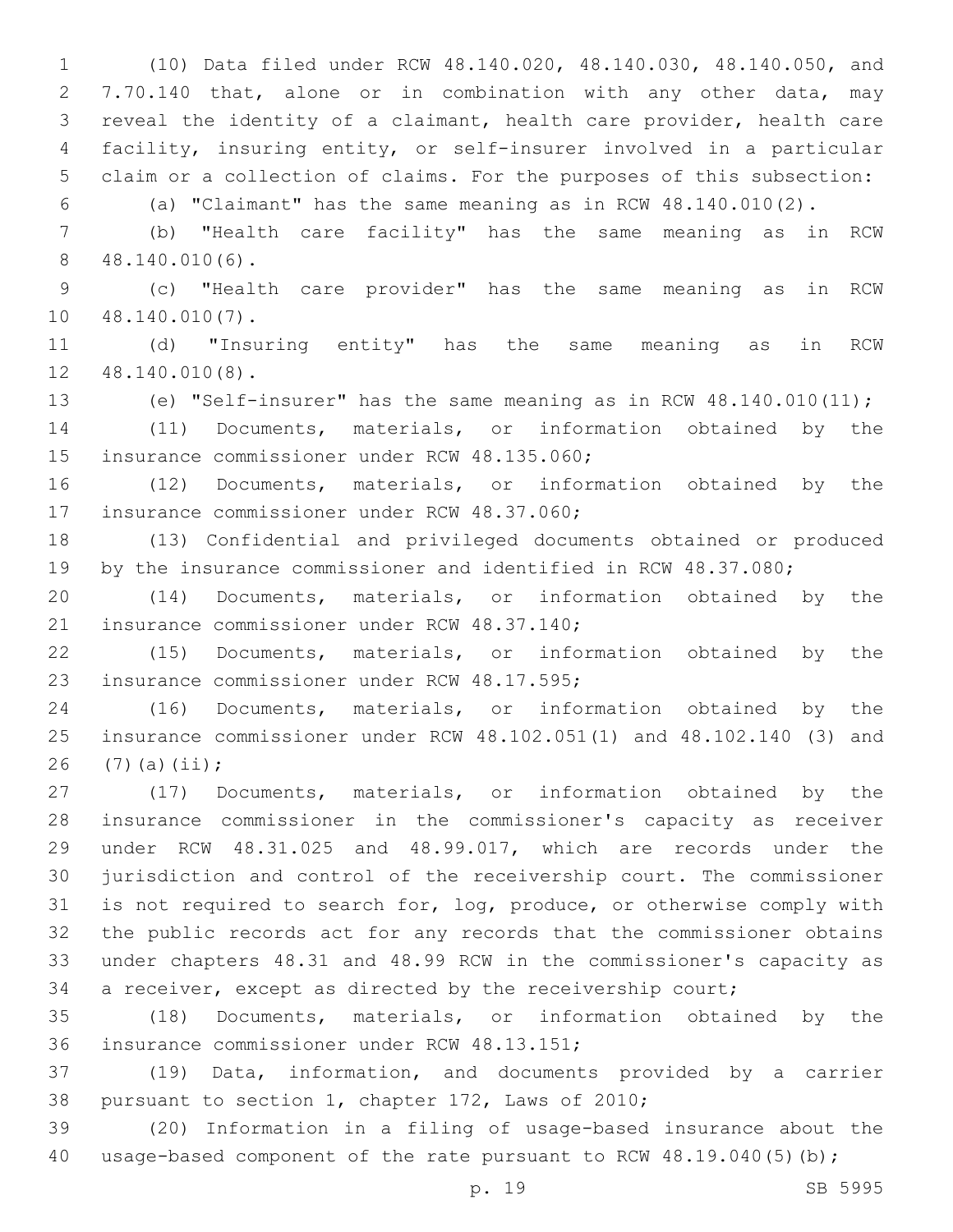(21) Data, information, and documents, other than those described in RCW 48.02.210(2) as it existed prior to repeal by section 2, 3 chapter 7, Laws of 2017 3rd ((sp.s.)) sp. sess., that are submitted to the office of the insurance commissioner by an entity providing health care coverage pursuant to RCW 28A.400.275 as it existed on 6 January 1, 2017, and  $((\text{FCW})^2)$  RCW 48.02.210 as it existed prior to 7 repeal by section 2, chapter 7, Laws of 2017 3rd ((sp.s.)) sp. sess.;

 (22) Data, information, and documents obtained by the insurance 9 commissioner under RCW 48.29.017;

 (23) Information not subject to public inspection or public 11 disclosure under RCW 48.43.730(5);

 (24) Documents, materials, or information obtained by the 13 insurance commissioner under chapter 48.05A RCW;

 (25) Documents, materials, or information obtained by the insurance commissioner under RCW 48.74.025, 48.74.028, 48.74.100(6), 48.74.110(2) (b) and (c), and 48.74.120 to the extent such documents, materials, or information independently qualify for exemption from disclosure as documents, materials, or information in possession of the commissioner pursuant to a financial conduct examination and 20 exempt from disclosure under RCW 48.02.065;

 (26) Nonpublic personal health information obtained by, disclosed to, or in the custody of the insurance commissioner, as provided in 23 RCW 48.02.068;

 (27) Data, information, and documents obtained by the insurance 25 commissioner under RCW 48.02.230;

 (28) Documents, materials, or other information, including the corporate annual disclosure obtained by the insurance commissioner 28 under RCW 48.195.020; and

 (29) All claims data, including health care and financial related data received under RCW 41.05.890, received and held by the health 31 care authority.

 **Sec. 25.** RCW 43.08.135 and 2009 c 549 s 5044 are each amended to 33 read as follows:

 The state treasurer shall maintain at all times cash, or demand deposits in the Washington investment trust created in section 3 of this act or qualified public depositaries in an amount needed to meet the operational needs of state government: PROVIDED, That the state treasurer shall not be considered in violation of RCW 9A.56.060(1) if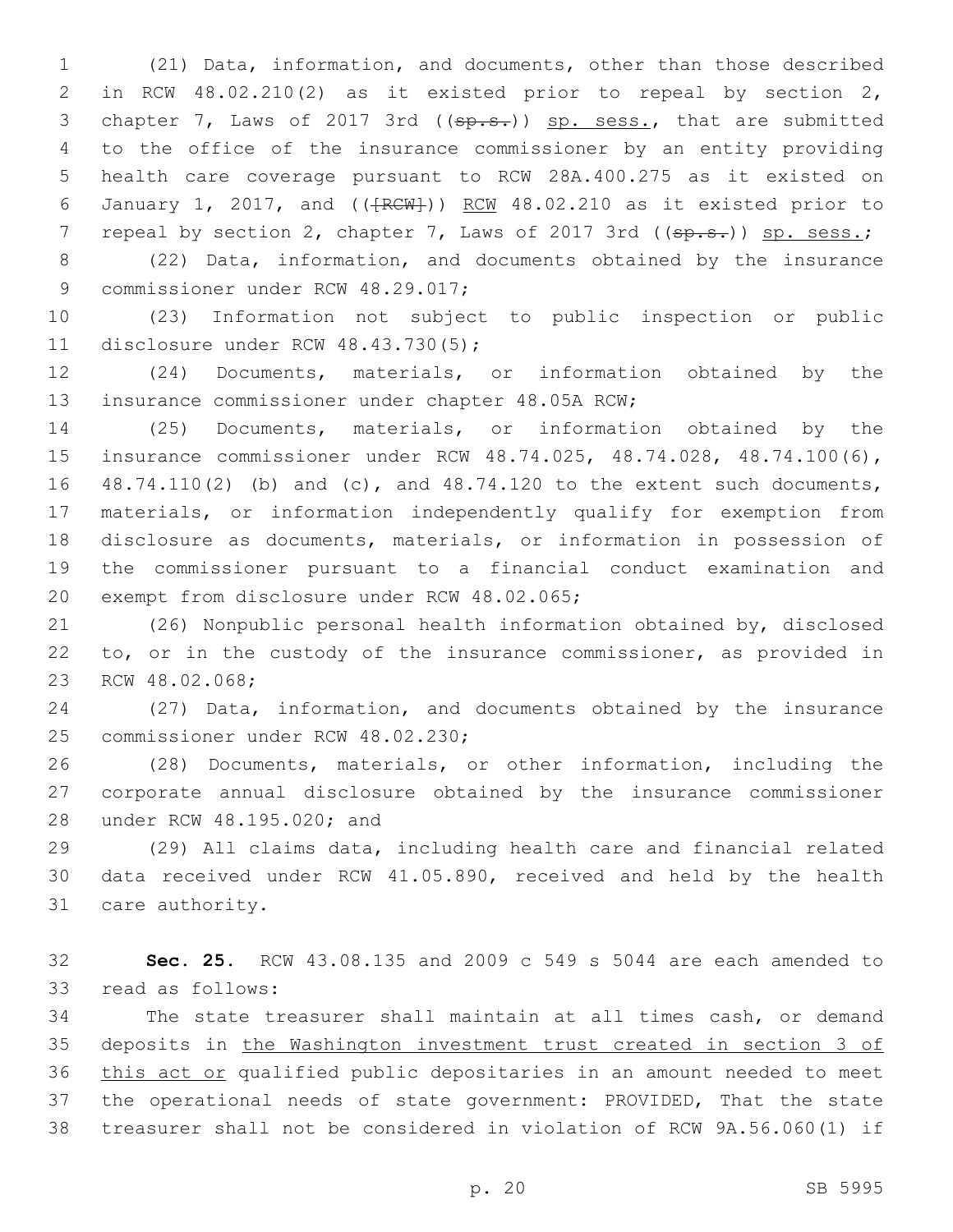he or she maintains demand accounts in public depositaries in an amount less than all treasury warrants issued and outstanding.

 **Sec. 26.** RCW 43.84.080 and 2016 c 152 s 18 are each amended to 4 read as follows:

5 Subject to the limitations in section 7 of this act, wherever there is in any fund or in cash balances in the state treasury more than sufficient to meet the current expenditures properly payable therefrom, the state treasurer may invest or reinvest such portion of such funds or balances as the state treasurer deems expedient in the 10 following:

 (1) Certificates, notes, or bonds of the United States, or other obligations of the United States or its agencies, or of any corporation wholly owned by the government of the United States or United States dollar denominated bonds, notes, or other obligations that are issued or guaranteed by supranational institutions, provided that, at the time of investment, the institution has the United 17 States government as its largest shareholder;

 (2) In state, county, municipal, or school district bonds, notes, or in warrants of taxing districts of the state. Such bonds and warrants shall be only those found to be within the limit of indebtedness prescribed by law for the taxing district issuing them and to be general obligations. The state treasurer may purchase such bonds or warrants directly from the taxing district or in the open 24 market at such prices and upon such terms as it may determine, and may sell them at such times as it deems advisable;

 (3) In federal home loan bank notes and bonds, federal land bank bonds and federal national mortgage association notes, debentures and guaranteed certificates of participation, or the obligations of any other government sponsored corporation whose obligations are or may become eligible as collateral for advances to member banks as determined by the board of governors of the federal reserve system;

(4) Bankers' acceptances purchased on the secondary market;

 (5) Commercial paper purchased on the secondary market, provided that the state treasurer adheres to the investment policies and 35 procedures adopted by the state investment board;

 (6) General obligation bonds of any state and general obligation bonds of local governments of other states, which bonds have at the time of investment one of the three highest credit ratings of a 39 nationally recognized rating agency; and